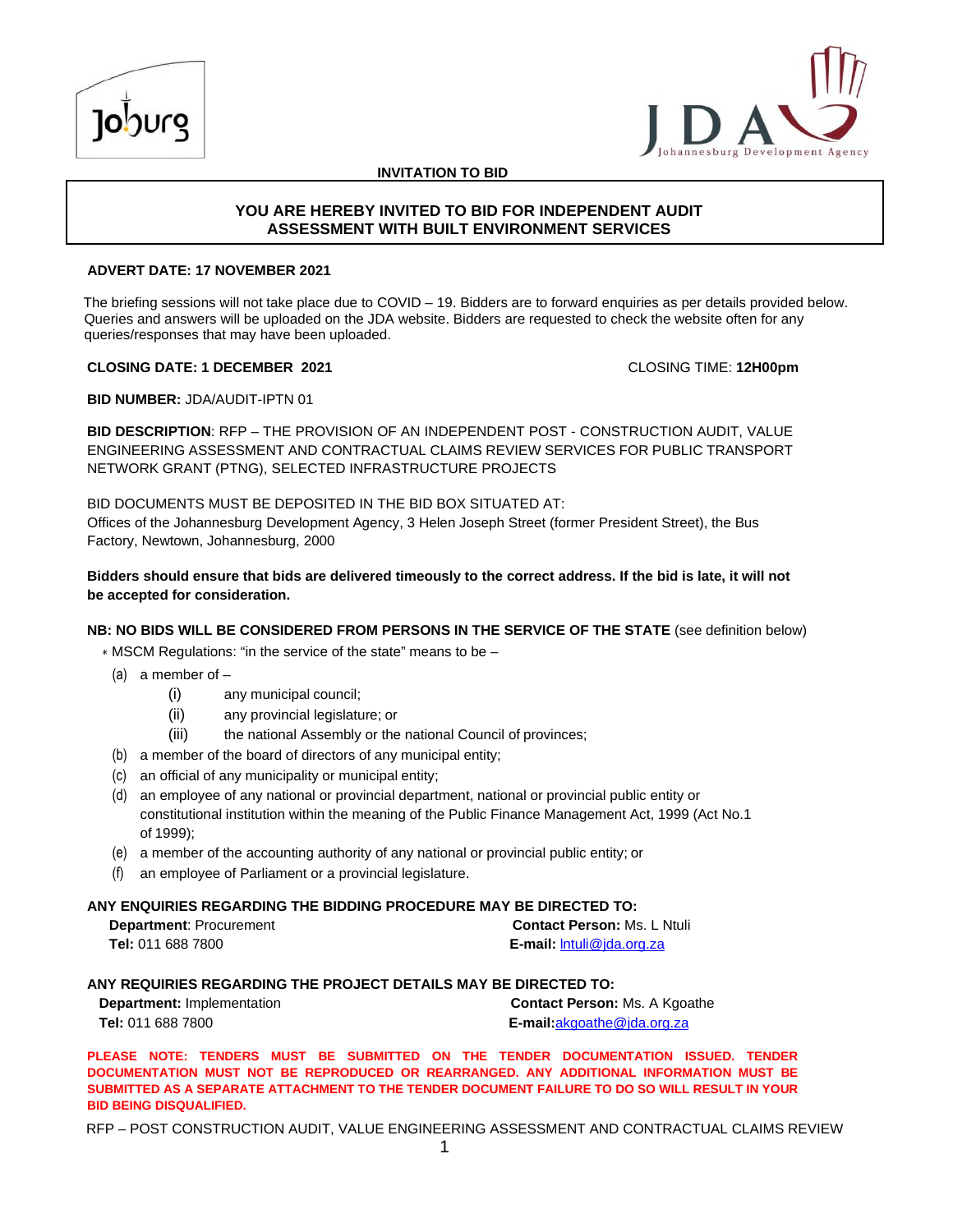#### **OFFER**

# THE FOLLOWING PARTICULARS MUST BE FURNISHED **(FAILURE TO DO SO WILL RESULT IN YOUR BID BEING DISQUALIFIED)**

| <b>CONTACT PERSON</b>   |  |  |  |
|-------------------------|--|--|--|
| TELEPHONE NUMBER        |  |  |  |
| <b>CELLPHONE NUMBER</b> |  |  |  |
| <b>FACSIMILE NUMBER</b> |  |  |  |
|                         |  |  |  |
|                         |  |  |  |
|                         |  |  |  |
|                         |  |  |  |
|                         |  |  |  |
|                         |  |  |  |
|                         |  |  |  |
|                         |  |  |  |
|                         |  |  |  |
|                         |  |  |  |
|                         |  |  |  |
|                         |  |  |  |

DATE…………………………………………..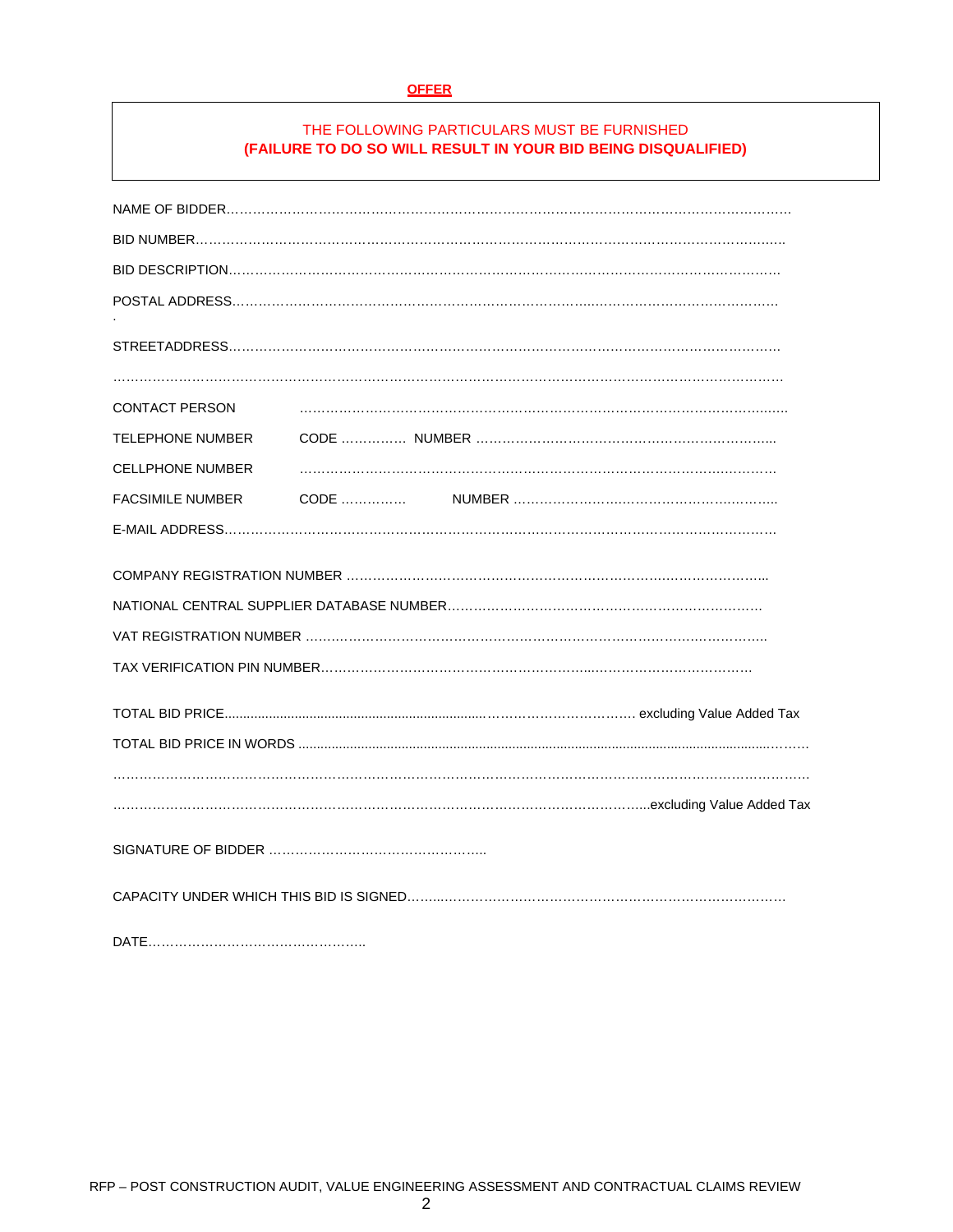### **To all our stakeholder**

### **RE: The channels of reporting fraudulent and Corrupt Activities**

The City of Johannesburg has a **zero-tolerance approach to Fraud, Theft, Corruption, Maladministration, and Collusion** by suppliers with employees. To reinforce this commitment, more channels have been added to report any Fraudulent and Corrupt activities.

Instances of corporate fraud and misconduct remain a constant threat to service delivery. The City of Johannesburg took a resolution to adopt strategic interventions aimed at combating fraud and corruption. The City took a decision to centralized the reporting of fraudulent and corrupt activities through the establishment of an independent fraud hotline which is managed by independent service providers.

All people doing business with the Johannesburg Development Agency are encouraged to report any corrupt or illegal practice.

Employees are encouraged to report fraud, waste or other concerns suggestive of dishonest or illegal activities.

**Anyone can report fraudulent and corrupt activities through one of the following channels:**

- Toll free number ....................................................................0800 002 587
- Toll free Fax 0800 007 788
- SMS (charged @ R1.50)....................................................32840
- Email Address ........................................................................ anticorruption@tip-offs.com
- Web site: www.tip-off.com
- Free post: Free post, KNZ 138, Umhlanga, 4320



Let's join hands to take up the Fight against Fraud and Corruption in our society.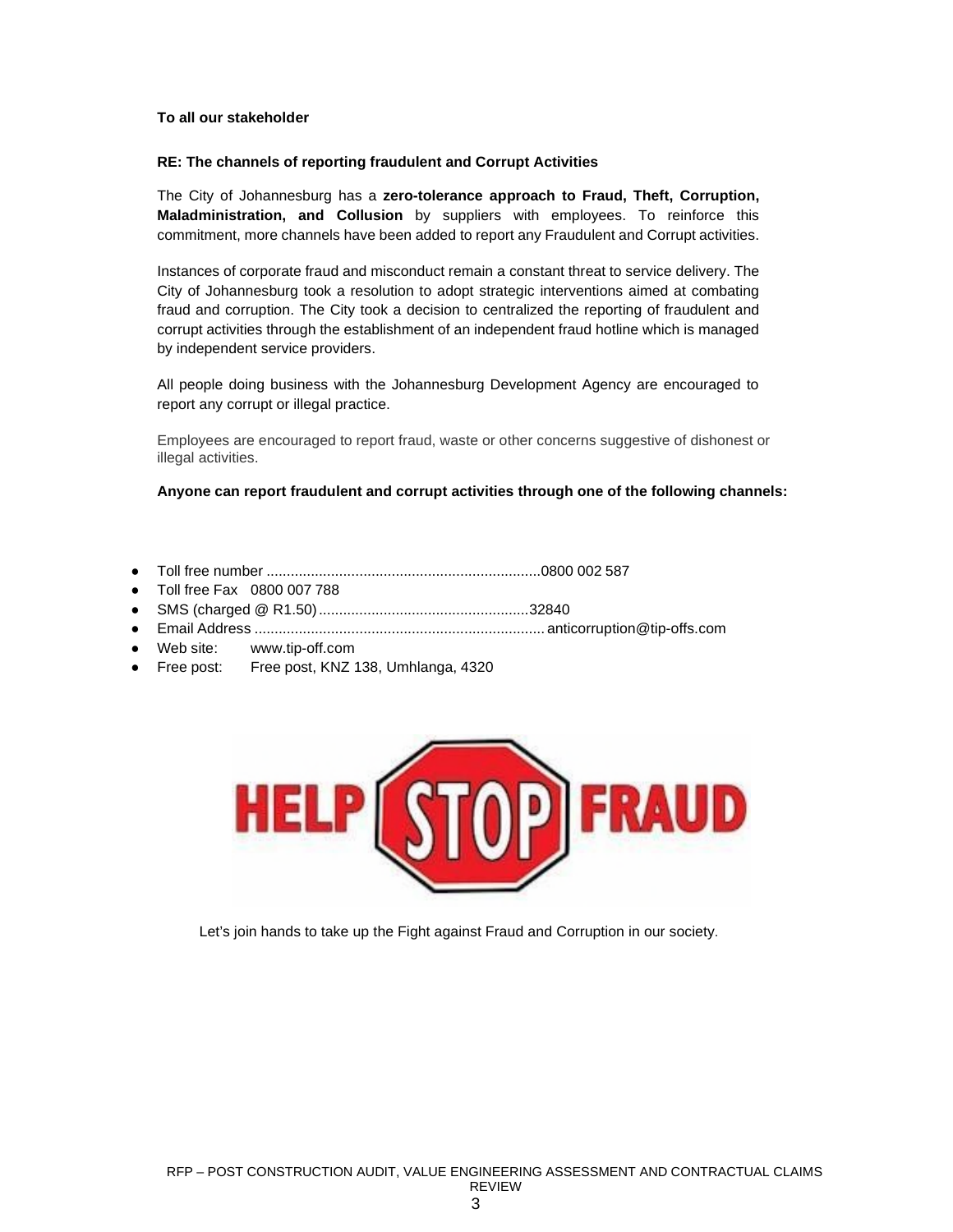# **JOHANNESBURG DEVELOPMENT AGENCY**

**BID DESCRIPTION:** RFP – THE PROVISION OF AN INDEPENDENT POST - CONSTRUCTION AUDIT, VALUE ENGINEERING ASSESSMENT AND CONTRACTUAL CLAIMS REVIEW SERVICES FOR PUBLIC TRANSPORT NETWORK GRANT (PTNG) SELECTED INFRASTRUCTURE PROJECTS

**BID NUMBER:** JDA/AUDIT- IPTN 01

**Tender advertisement: 17 NOVEMBER 2021 Closing date and time: 1 DECEMBER 2021**

**NOVEMBER 2021**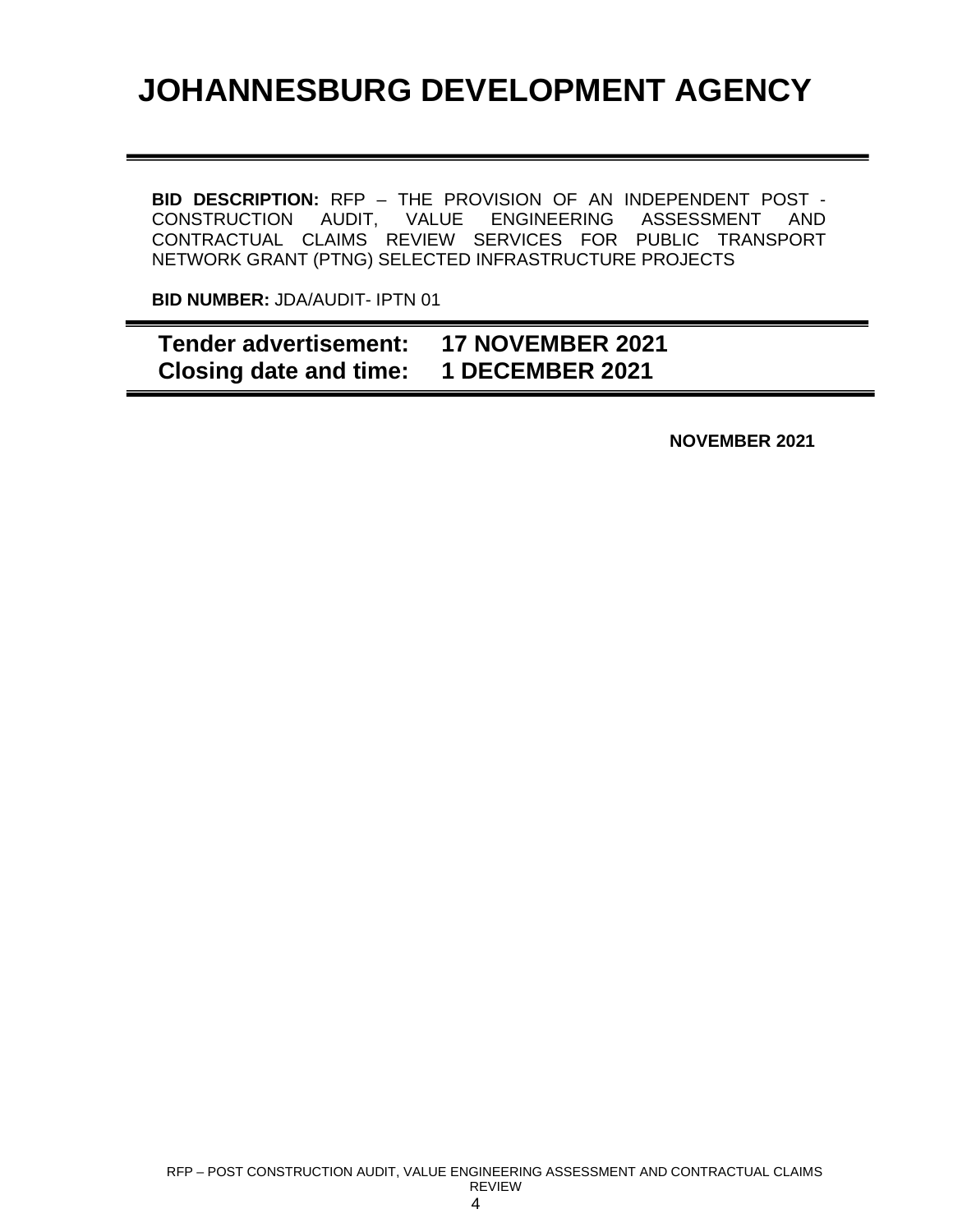|                                                 | Page No. |
|-------------------------------------------------|----------|
| <b>COPY OF ADVERT</b>                           |          |
| 1. INTRODUCTION                                 | 7        |
| 2. SCOPE OF WORK                                | 7        |
| 3. PRICING TABLE                                | 11       |
| <b>4. NOTES</b>                                 | 16       |
| 5. PROPOSAL CONTENT                             | 17       |
| 6. ASSESSMENT CRITERIA                          | 19       |
| 7. RISK TOLERANCE                               | 25       |
| 8. CLOSING DATE, TIME AND VENUE FOR SUBMISSIONS | 25       |

### **ANNEXURES**

| <b>Business Declaration</b><br>A |  |
|----------------------------------|--|
|----------------------------------|--|

- B : Declaration of Interest<br>C : Declaration of Past SC
- C : Declaration of Past SCM Practices<br>D : Particulars of Contracts Awarded by
- D : Particulars of Contracts Awarded by an Organ of State<br>E : MBD9 Certificate of Independent Bid Determination
- E : MBD9 Certificate of Independent Bid Determination<br>F : Declaration on state of municipal account
- F : Declaration on state of municipal account<br>G : Schedule of completed contracts
- G : Schedule of completed contracts<br>H : Organogram and role definition
- Drivence of completion continued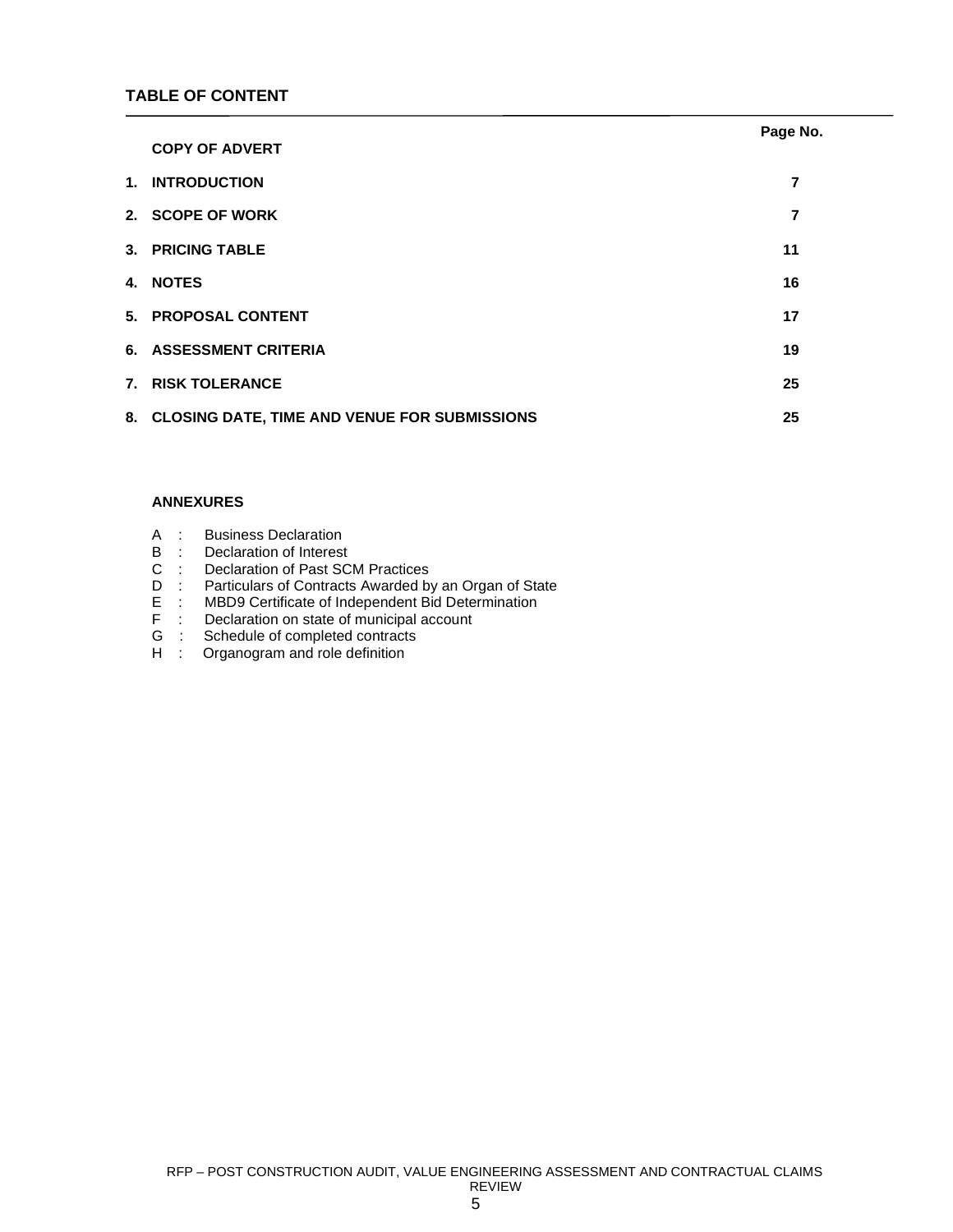# **COPY OF ADVERT**

# **TENDERING PROCEDURES Tender Notice and Invitation to Tender**

**BID DESCRIPTION:** RFP: THE PROVISION OF AN INDEPENDENT POST - CONSTRUCTION AUDIT, VALUE ENGINEERING ASSESSMENT AND CONTRACTUAL CLAIMS REVIEW SERVICES FOR PUBLIC TRANSPORT NETWORK GRANT (PTNG) SELECTED INFRASTRUCTURE PROJECTS

## **BID NUMBER:** JDA/AUDIT- IPTN 01

The Johannesburg Development Agency (JDA) hereby requests proposals from reputable professional audit firms to conduct post construction financial audits, value engineering assessment and contractual claims review services for Public Transport Network Grant (PTNG) selected infrastructure projects City of Johannesburg's Integrated Public Transport Network (IPTN). The services for this bid will be for bus depots (Alexandra and Selby), median stations and Watt Street Interchange.

Documents can be downloaded from the JDA website: www.jda.org.za and e-Tender portal www.etenders.gov.za from the **17 November 2021,** only tender documents that are downloaded from the stipulated websites will be accepted. The retyping of the tender document is not permitted.

The briefing sessions will **not** take place due to COVID – 19. Bidders are to forward enquiries toas per details provided below. Queries and answers will be uploaded on the JDA website.

Queries that are procurement related to this tender document and may be addressed to Ms. L. Ntuli at tel: (011) 688 7800 or e-mail: Intuli@jda.org.za

Project queries or queries relating to the assignment may be addressed to Ms. Kgoathe on tel: (011) 688 7800 or e-mail: akgoathe@jda.org.za

The last day to received queries is the **26 November 2021 at 15H00** and queries received after that date will not be accepted.

The closing date and time for receipt of tenders is **12:00pm on 1 December 2021** to be delivered into the JDA tender box at the offices of the JDA Bus Factory premises at no. 3 Helen Joseph Street, Newtown. Telegraphic, telephonic, telex, facsimile, e-mailed and late tenders will not be accepted.

Requirements for sealing, addressing, delivery, opening and assessment of tenders are stated in the Tender Data.

The JDA's selection of qualifying tenders will be at the JDA's sole discretion and will be final. The JDA does not bind itself to accept any particular tender and correspondence will be entered into with successful tenderer.

### **"WE ENCOURAGE ALL PEOPLE DOING BUSINESS WITH US TO REPORT ANY CORRUPT OR ILLEGAL PRACTICE, USING THE ANTI-FRAUD HOTLINE NUMBER: 0800 002 587".**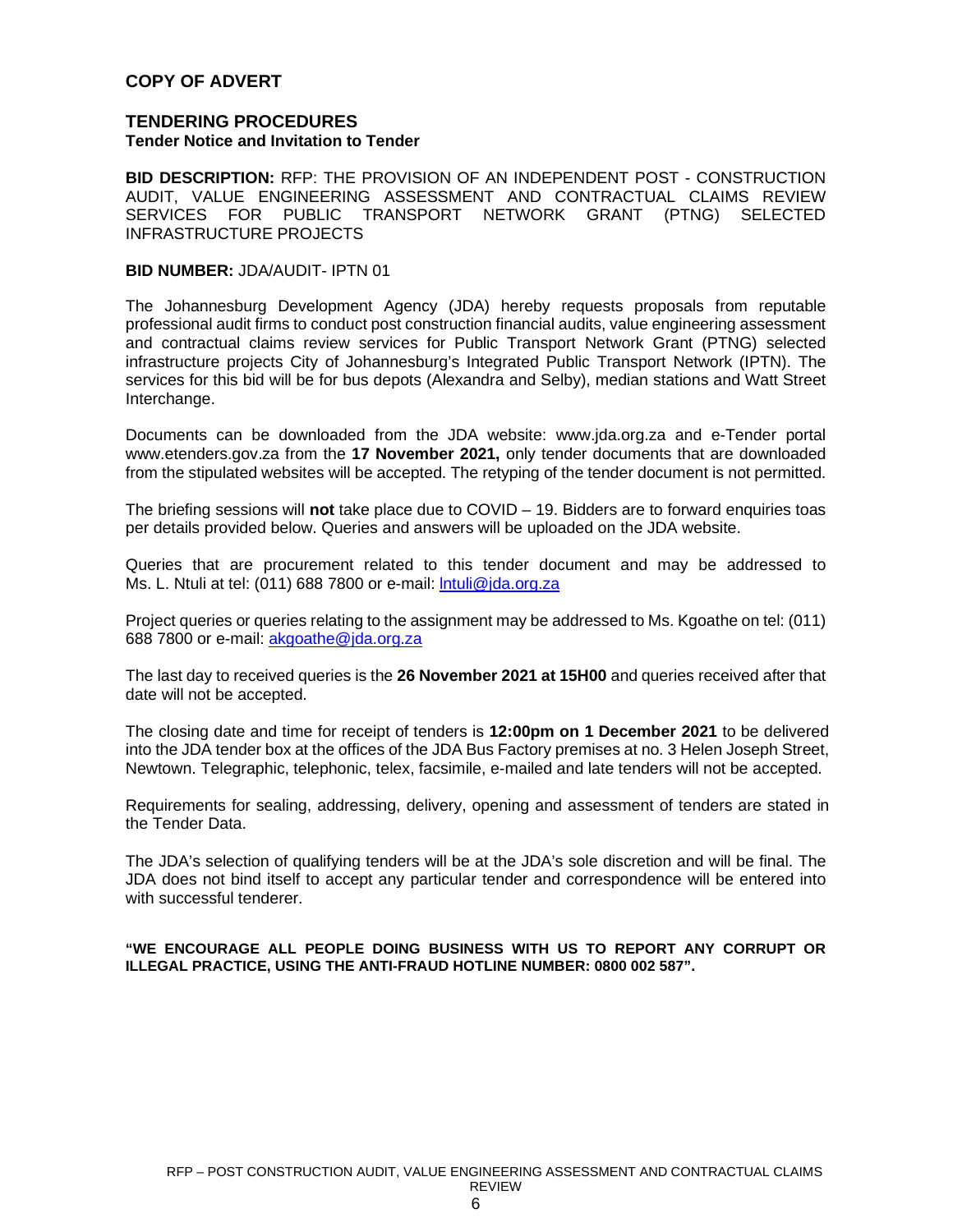# **1. INTRODUCTION**

The City of Johannesburg (CoJ) receives the Public Transport Network Grant (PTNG) for the development and implementation of an integrated public transport network (IPTN). The purpose of the grant is to provide funding for accelerated construction and improvement of public and non-motorised transport infrastructure that form part of a municipal IPTN and to support the planning, regulation, control, management and operations of fiscally and financially sustainable municipal public transport network services.

CoJ has completed infrastructure on Phases 1A and 1B of its IPTN and is completing infrastructure on its Phase 1C(a). For Phase 1C(a) the following sub-projects have been planned, designed while and most are in various construction stages (completed or nearing completion. This phase includes:

- Median stations
- Depots
	- o Alexandra bus layover facility;
	- o Selby 2B bus parking, refueling, workshop and washing facilities; and
	- o Selby 2C administrative and admin block area for the bus operating company/ies
- Terminals (Greenstone, Gandhi and Sandton)
- Intelligent Transport Systems (ITS)
	- o Fibre loops and CCTV (design build operate and maintain)
	- o Information and Communications Technology (design and build)
- Guardhouses and customer care centers
- Roadways, including bus lanes, passing lanes and Mixed traffic
- Watt (Street) Interchange
- Land acquisition processes

## **2. SCOPE OF WORK**

The City seeks an independent third-party opinion, on aspects of the sub-projects named in Chapter one (1) above. This opinion is sought to assist the City on a Post – Construction Audit and Value Engineering aspects of the IPTN programme's sub-projects. The appointed team must evaluate, post construction:

- Cost reduction
	- o Capital expenditure savings, less costly design, material and systems
	- o Life cycle costing and maintenance
	- o Project delivery
		- Re-design
		- Contractual claims
- Early warning on poor performing service providers (consultants and contractors)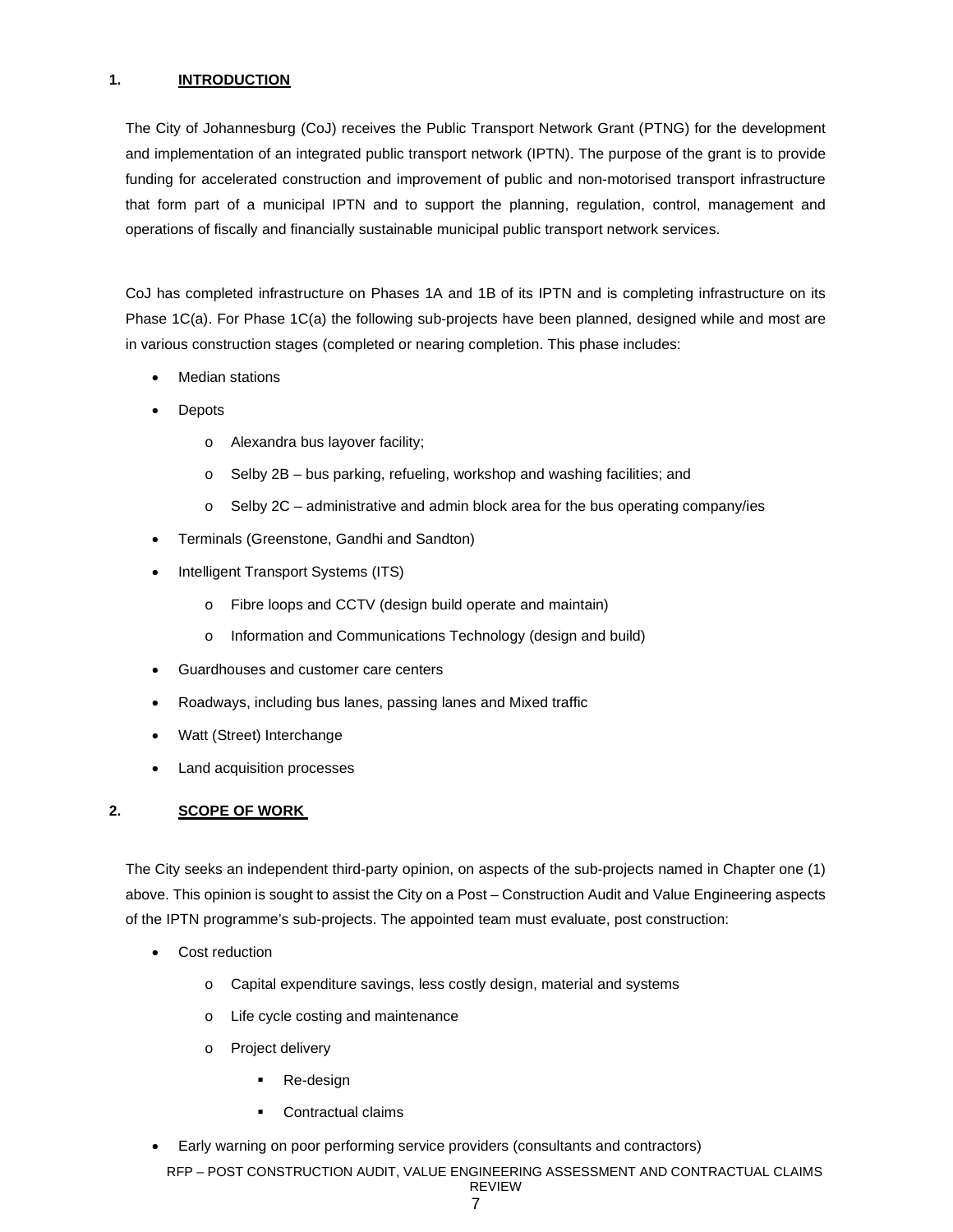- Risk reduction
	- o Change management
	- o Project scheduling
- Municipal Finance Management Act (MFMA) processes and compliance

The City further seeks a professional and independent contractual claims opinions on the assessments and determinations made by appointed (current and previous) engineers or principal agents. The services sought are to apprise the City that the contractual claims adjudications made during construction of various projects were cost effective, fair and equitable against the PTN grant, insofar as it relates to:

Contractual claims assessments and determinations

It must be emphasized, that the City's intention isn't to review the claims with the objective of over-ruling decisions made, but to ascertain professionalism and fairness.

# **2.1 Status Quo**

The table below summarize the status quo of the projects that the City intends on conducting a Value Engineering assessment (post or during construction) and the contractual claims assessment. We summarize the status of the sub-projects as per below.

| <b>No</b>     | <b>Project Name and Type</b>                                                                                                                           | <b>Intervention Sought</b><br><b>Project Status</b>                                                               |                                                    | <b>Form of Contract</b> |  |
|---------------|--------------------------------------------------------------------------------------------------------------------------------------------------------|-------------------------------------------------------------------------------------------------------------------|----------------------------------------------------|-------------------------|--|
|               | 13 BRT Median Stations                                                                                                                                 | <b>Construction Value Engineering</b><br>Re-assessment of 20 no Contractual<br>Claims and associated costs        | 3 stations to be completed end<br>of November 2021 | JBCC 2007 series        |  |
| $\mathcal{P}$ | Alexandra Bus Layover<br>Post - construction Value<br>Facility<br>Engineering<br>Re-assessment of 11 no.<br>Contractual Claims and associated<br>costs |                                                                                                                   | Construction completed; close-<br>out underway     | GCC 2015                |  |
| 3             | Selby Depot 2B                                                                                                                                         | Post Construction Value Engineering<br>Re-assessment of 11 no.<br>Contractual Claims and associated<br>costs      | Construction completed; close-<br>out underway     | JBCC 2007 series        |  |
| 4             | Selby Depot 2C                                                                                                                                         | <b>Construction Value Engineering</b>                                                                             | 50% construction completed                         | JBCC 2007 series        |  |
| 5             | Watt Interchange                                                                                                                                       | Post - construction Value<br>Engineering<br>Re-assessment of 27 no.<br>Contractual Claims and associated<br>costs | Construction completed; close-<br>out underway     | GCC 2015                |  |

# **2.2 Expected Outcome**

The expected outcome per project is a cost analysis per project outlining:

- Potential savings, post or in construction savings, that the City could have realized
- To ascertain whether contractual claims assessment was fair and equitable
- Assurance on governance and financial processes
- If there was value for money on expenditure (including variations)
- Determine whether costs already incurred are justified and relevant to projects
- Check whether Cost overruns are justified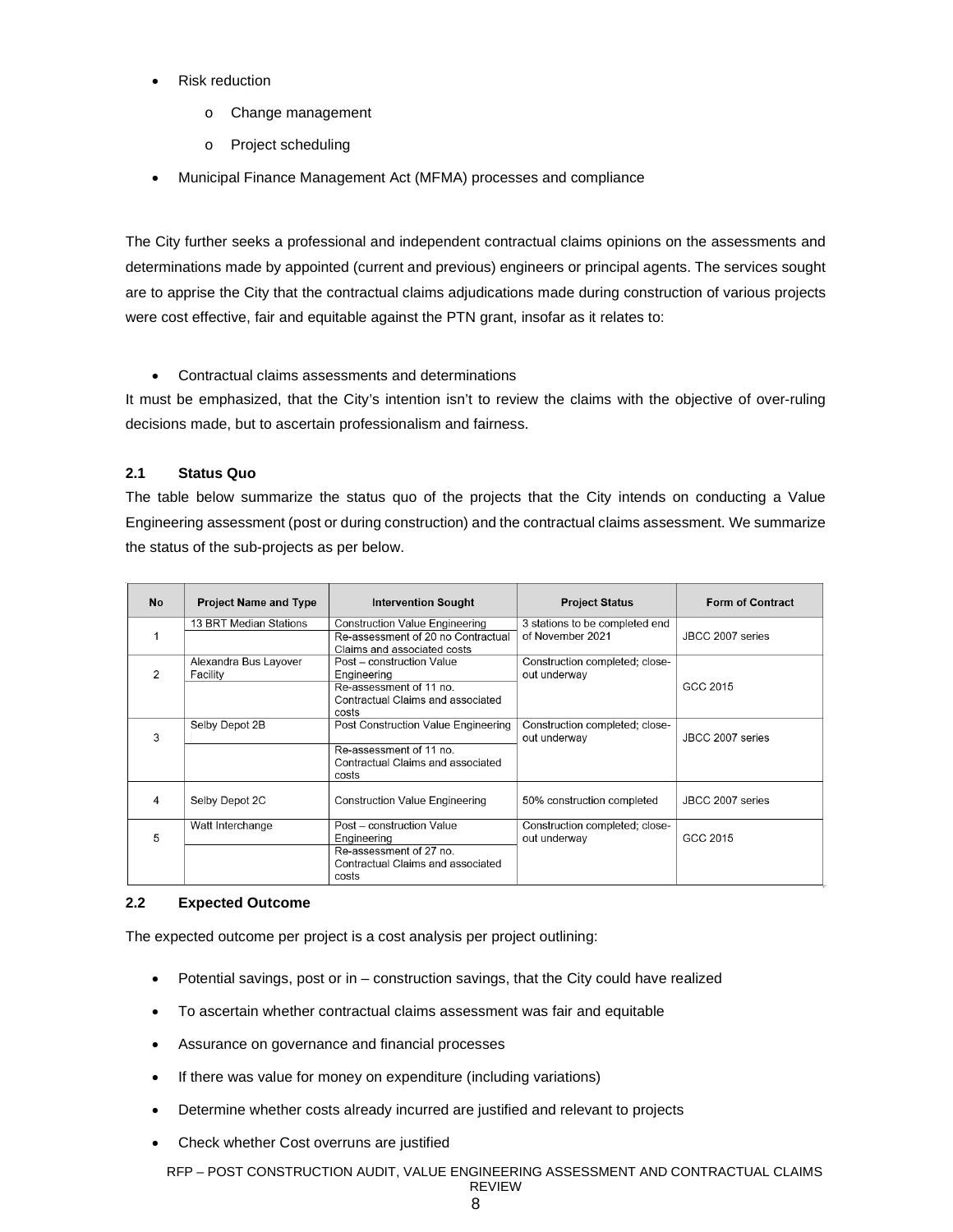- Check Project delays whether they are justified, and costs are carried by the correct party
- Check whether Contingencies were used in line with the conditions of contracts
- Assessment on MFMA processes and compliance
- A report outlining the above, to City of Johannesburg: Transport.

# **3. POTENTIAL CONFLICT OF INTEREST**

For the removal of any potential or perceived conflict of interest that may arise; the following should happen:

- All reporting shall be directly to the City of Johannesburg: Transport
- It is encouraged that the submission **should not** be made by entities who were direct or indirect (subconsultants) appointees who have worked on the projects mentioned herein.
- During the advertisement and queries period, bidders may request the JDA for a list of juristic persons who were appointed in the projects mentioned in 2.1 above, to ascertain no conflict may arise.

# **4. LITERATURE REVIEW**

The JDA will make the following documentation available to the appointed team for their review, in order for them to undertake this task:

- Systems planning report and business plan that informed the design of infrastructure for this phase
- Design documentation (detailed design reports, drawings, relevant studies undertaken) for all projects
- Contractual claims assessments and determinations by appointed professionals on the projects
- Any supply chain management reports pertaining to the projects
- Any other documents deemed necessary to undertake the works.

# **5. PRICING TABLE**

Parties are to price in accordance with the Department of Public Service and Administration (DPSA) Hourly fees for consultants – with effect from 1 July 2020. The salary band sought here are for Directors / Partner / Specialists Consultants (Band 15 /16 within a company).

| <b>No</b>      | <b>Task / Description</b>                                          | Unit of<br><b>Measure</b> | <b>Quantity</b> | Rate | <b>Total</b> |
|----------------|--------------------------------------------------------------------|---------------------------|-----------------|------|--------------|
| 1              | Familiarisation with scope of services /<br><b>Material Review</b> | <b>SUM</b>                | 1               |      |              |
| $\overline{2}$ | <b>Consultation with JDA and</b><br><b>Documentation Review</b>    |                           |                 |      |              |
|                | <b>Audit Specialist</b>                                            | <b>Hours</b>              | 24              |      |              |
|                | Contracts' Specialist                                              | <b>Hours</b>              | 24              |      |              |
|                | Cost Specialist                                                    | Hours                     | 24              |      |              |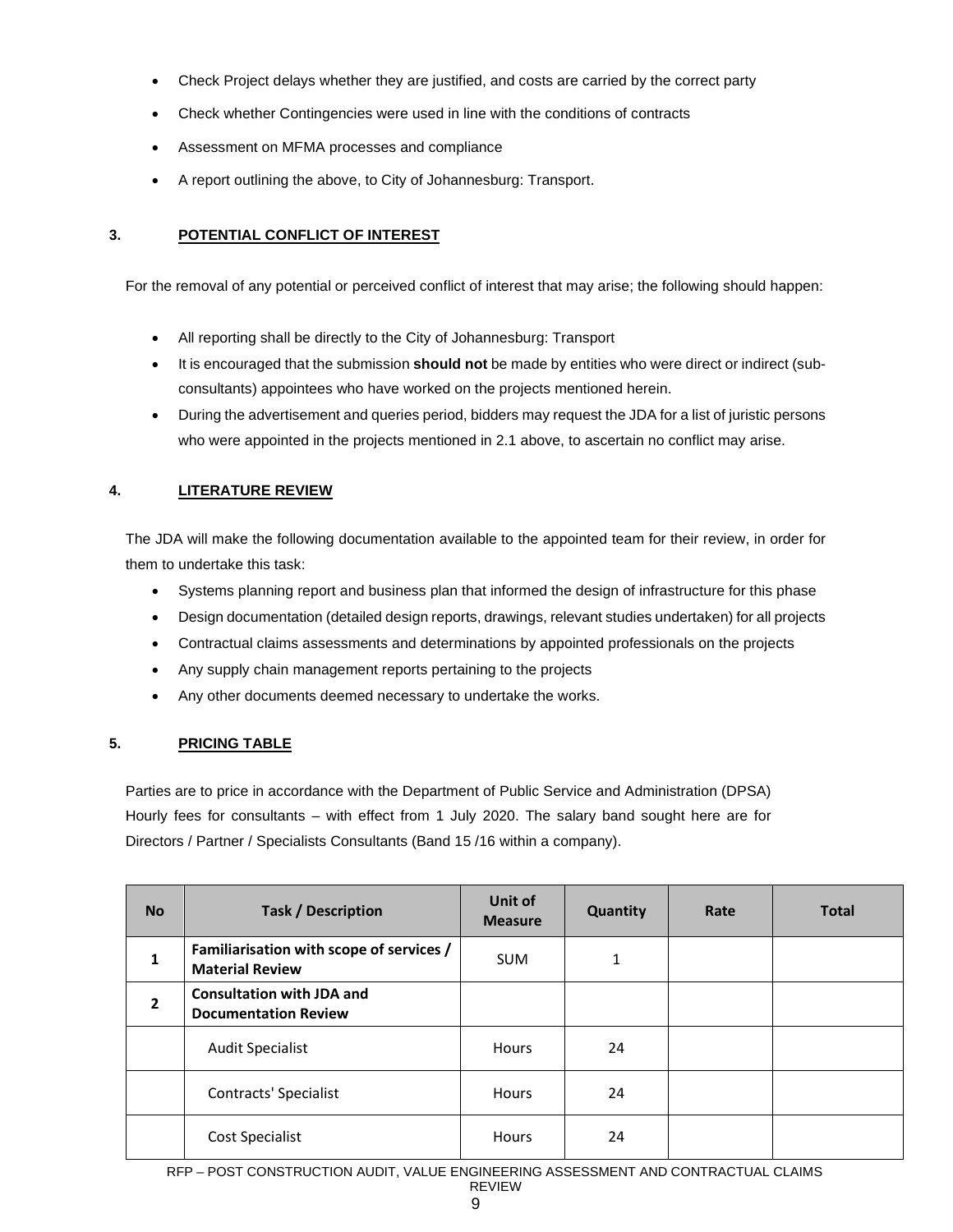|                         | Civil / Structural Engineer                                                        | Hours      | 24             |  |
|-------------------------|------------------------------------------------------------------------------------|------------|----------------|--|
| 3                       | <b>Post Construction Value Engineering:</b><br><b>Contracts Specialist</b>         |            |                |  |
|                         | <b>Stations Contract</b>                                                           | Weeks      | $\overline{2}$ |  |
|                         | Alexandra Bus Layover Facility                                                     | Weeks      | $\overline{2}$ |  |
|                         | Selby Depot 2B                                                                     | Weeks      | $\overline{2}$ |  |
|                         | Watt Interchange                                                                   | Weeks      | $\overline{2}$ |  |
| 4                       | <b>Post Construction Value Engineering:</b><br><b>Cost Specialist</b>              |            |                |  |
|                         | <b>Stations Contract</b>                                                           | Week       | 1              |  |
|                         | Alexandra Bus Layover Facility                                                     | Week       | 1              |  |
|                         | Selby Depot 2B                                                                     | Week       | $\mathbf{1}$   |  |
|                         | Watt Interchange                                                                   | Week       | $\mathbf{1}$   |  |
| 5                       | <b>Post Construction Value Engineering:</b><br><b>Civil/Structural Engineer</b>    |            |                |  |
|                         | <b>Stations Contract</b>                                                           | Week       | $\mathbf{1}$   |  |
|                         | Alexandra Bus Layover Facility                                                     | Week       | $\mathbf{1}$   |  |
|                         | Selby Depot 2B                                                                     | Week       | $\mathbf{1}$   |  |
|                         | Watt Interchange                                                                   | Week       | 1              |  |
| 6                       | <b>Re-assessment of Contractual Claims</b><br>(both specialists)                   |            |                |  |
|                         | <b>Stations Contract</b>                                                           | Hours      | 40             |  |
|                         | Alexandra Bus Layover Facility                                                     | Hours      | 40             |  |
|                         | Selby Depot 2B                                                                     | Hours      | 40             |  |
|                         | Watt Interchange                                                                   | Hours      | 40             |  |
| $\overline{\mathbf{z}}$ | <b>Traffic and Transport Engineers:</b><br><b>Systems and Business Plan Review</b> | <b>SUM</b> | $\mathbf{1}$   |  |
| 8                       | <b>Geotechnical Study: Watt Interchange</b><br>(only)                              | <b>SUM</b> | $\mathbf{1}$   |  |
| 9                       | <b>Report and Recommendations</b>                                                  | <b>SUM</b> | $\mathbf{1}$   |  |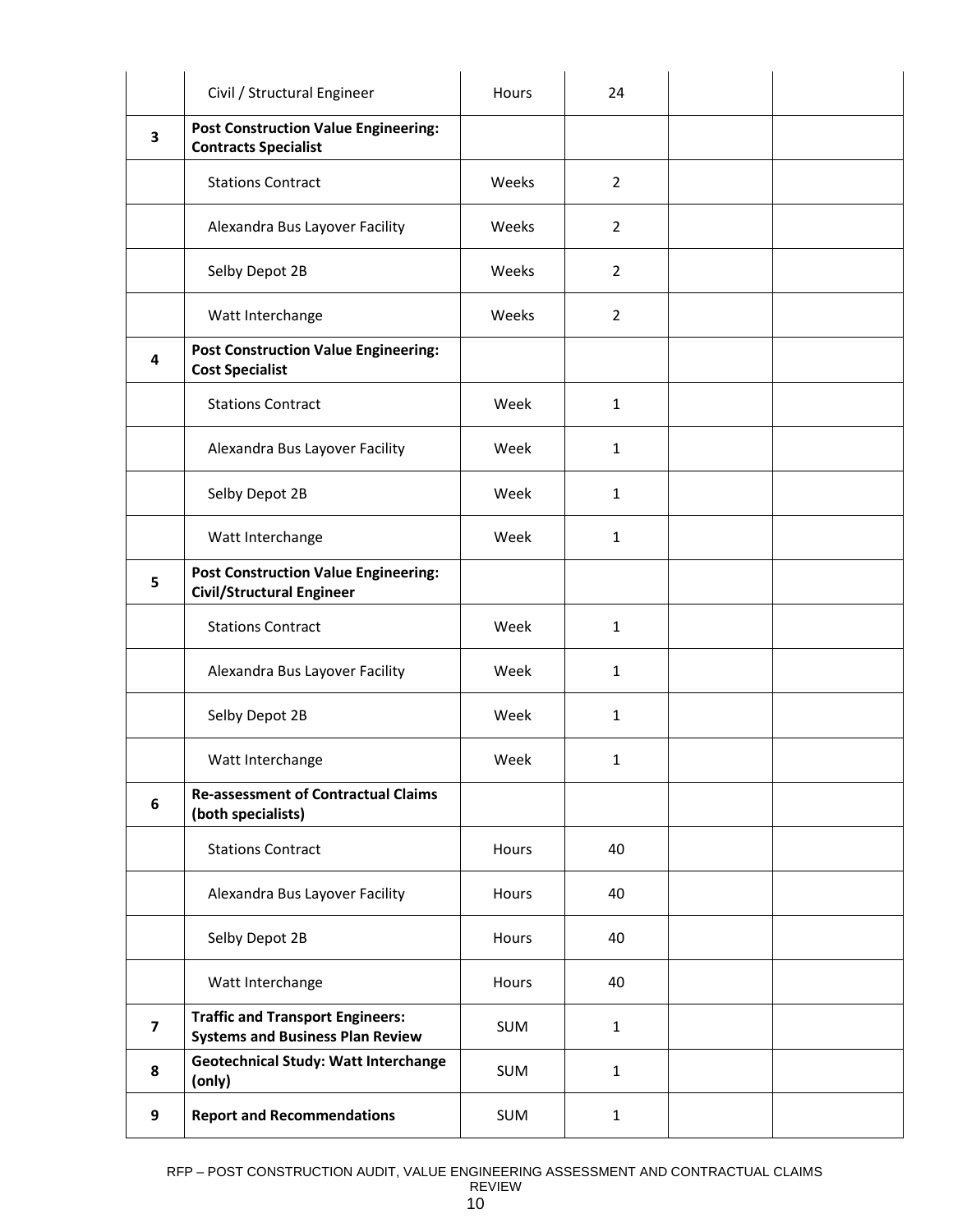| 10 | <b>Discount</b>   | Percentage | % | R<br>-                        |
|----|-------------------|------------|---|-------------------------------|
|    | Total (Excl. VAT) |            |   | R<br>$\overline{\phantom{a}}$ |

The GRAND TOTAL (excl vat) must be carried to the "Offer" page. Failure to price as indicated above will lead to tenderers bids being disqualified.

### **6. TIMELINES**

The City is in the process of making applications to National Treasury and National Department of Transport for future infrastructure grant applications. This exercise is key to the applications and the anticipated timeframes are as follows:

| <b>No</b> | <b>Description / Milestone</b>              | <b>Anticipated Timeframe</b> |
|-----------|---------------------------------------------|------------------------------|
|           | Request for Proposal (RFP)                  | 17 November 2021             |
| 2         | Closing of RFP                              | 1 December 2021              |
| 3         | Evaluation and Adjudication                 | 17 December 2021             |
| 4         | Appointment                                 | 20 December 2021             |
| 5         | The Works (Assessments, Reviews and Report) | 11 February 2022             |
| 6         | Final Report to City if Joburg: Transport   | 28 February 2022             |

The period for the assignment is for 3 months, with appointment not exceeding 6 months.

# **7. NOTES**

- 7.1 Applicants are to ensure that they have adequate resources to mobilise for commencing with the operations to undertake the work under stringent timeframes. Which could approximately be within a week after confirmation of appointment.
- 7.2 The JDA reserves the right to ask tenderers to replace any member/s of the proposed team if they do not meet the JDA requirements.
- 7.3 Tenderers must note that they will be required as and when necessary to attend
	- (a) prepare and conduct presentations to JDA, and stakeholders;
	- (b) attend site meetings and inspections; and
	- (c) consultations with relevant persons and authorities.
	- This needs to be taken into consideration in the tenderer's fee proposal.

# **8 PROPOSAL CONTENT**

The bidder's submission must provide the JDA with sufficient information to enable the employer to make a sound and fair evaluation of the proposal. It must clearly indicate the relevant previous experience, capability, and capacity of the bidding entity to undertake the project. The proposal should use the same item numbers as below.

The following minimum documentation must be provided:

- 8.1 the "offer" (VAT excl) page must be completed in full and signed. any bidder who fails to do so will be disqualified.
- 8.2 Tenderers are required to submit separate detailed fee proposal based on the requirements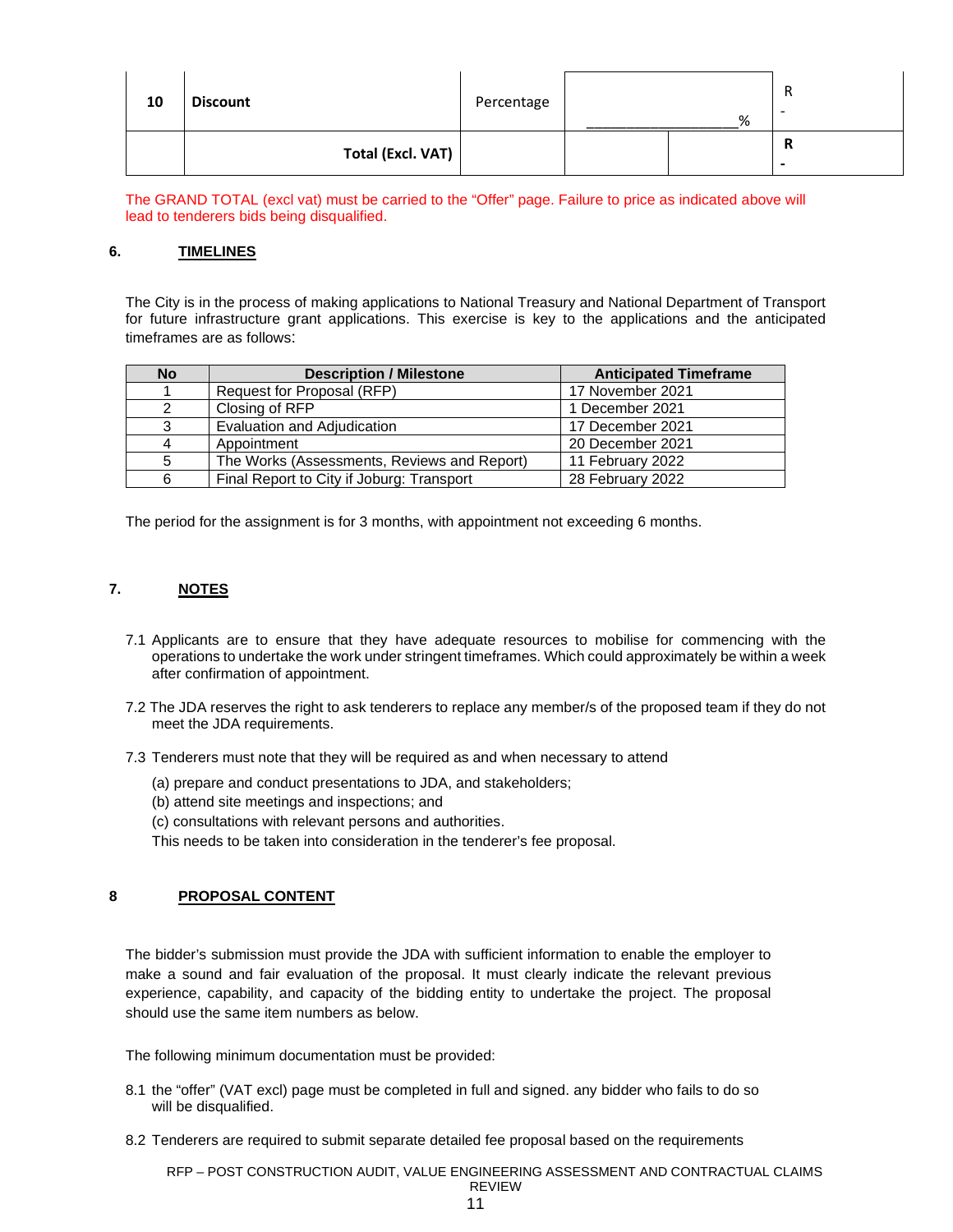set out in item 4 above and to ensure that the final GRAND TOTAL FEE is correctly transferred to the "OFFER" PAGE. Any bidder who fails to do so will be disqualified.

- 8.3 A valid BBBEE status levels verification certificate or a certified copy thereof, substantiating the bidding entities BBBEE rating. Only certificates issued by verification agencies accredited by the South African Accreditation System (SANAS). An EME must submit a sworn affidavit confirming the following:
- 8.3.1 Annual turnover revenue of between R10 million and R 50 million or less; and
- 8.3.2 Level of black ownership
- 8. 4 Any misrepresentation in terms of bullet point above constitutes a criminal offence as set out in the B-BBEE Act as amended.
- 8.5 Company registration documents.
- 8.6 A certified copy of the bidder's Public liability Insurance certificate indicating the maximum value per claim in an insurance period, the applicable excess, and the expiry date. A minimum cover of R5m is required for this project.
- 8.7 A copy of the bidding entity's current municipal rates account in the name of the bidding entity or alternatively in the names of the directors / partners of the bidding entity. (lease agreement).
- 8.8 An Audited financial statement for the past three years.
- 8.9 Details of directors / partners / members and shareholders with certified copies of their identity documents.
- 8.10 The bidding entity's certificates of membership/s to industry bodies.
- 8.11 The forms A to G annexed, must be scrutinized, completed in full and submitted together with your quotation.
- 8.12 A corporate brochure alternatively a brief summary of the entity's background.
- 8.13 Provide information on the individuals who will be assigned to manage this project (NOT the entire **company)**. The following **must** be addressed:
	- $\triangleright$  Organogram (service provider to provide)
	- $\triangleright$  role/s and responsibility/ies on this project
	- $\triangleright$  relevant qualifications and attach proof hereof
	- ➢ number of years of relevant experience in the industry **and** in the proposed role
	- $\triangleright$  detailed CV's for each member of the team noting their specific relevant project experience [**project description, role and responsibilities, project value**]
	- $\triangleright$  individual memberships to industry associations and attach proof hereto.
- 8.15 A schedule of **current** contracts. The following details **must** be included on the schedule:
	- $\triangleright$  Description of the project
	- ➢ Service rendered
	- $\triangleright$  Name of employer / client and their representative's contact details
	- $\geq$  Cost of the works
	- $\geq$  Fee to be obtained for services
	- $\triangleright$  Expected date of completion

Tenderers are to submit 2 copies of their proposal (1 original plus 1 copy).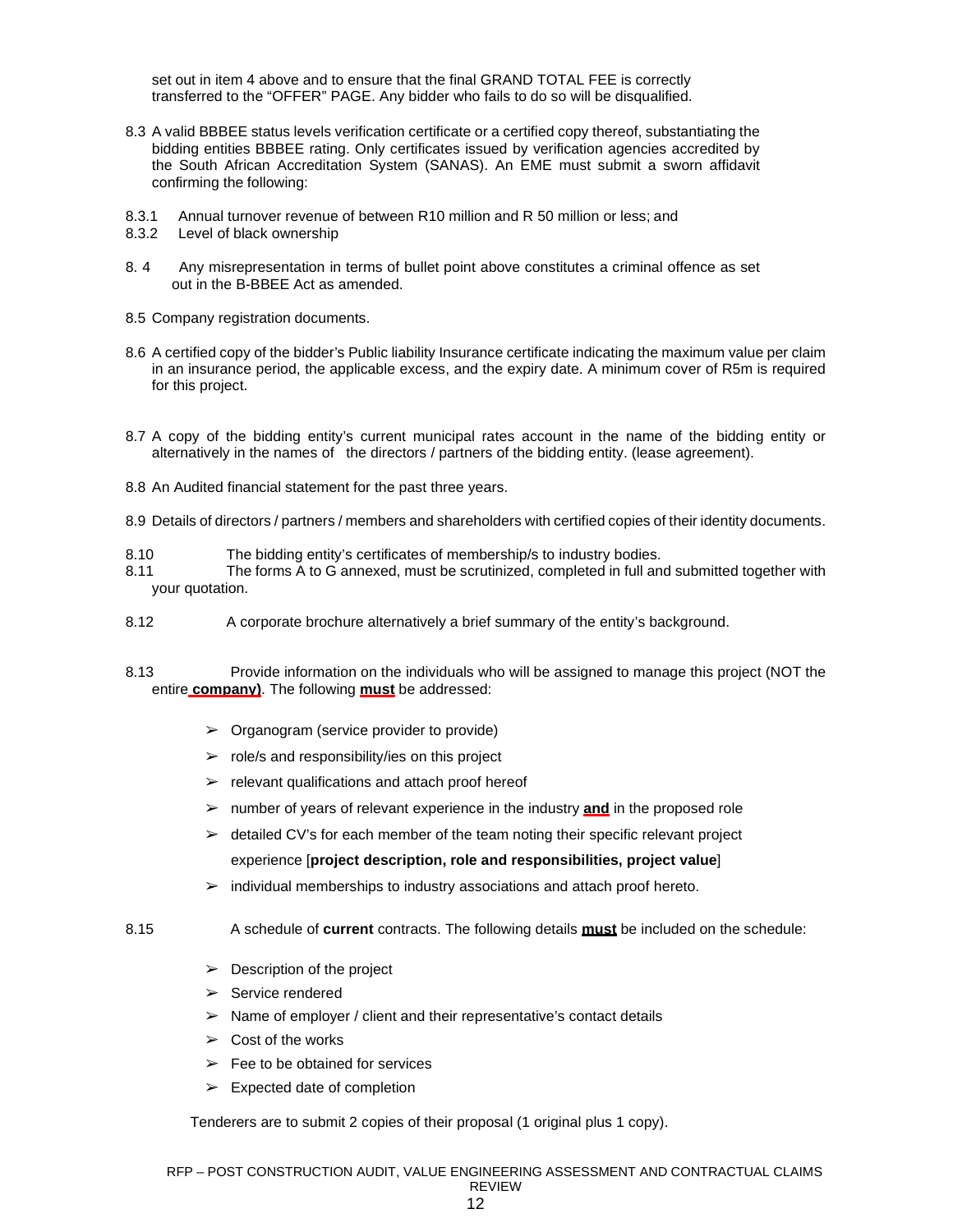FAILURE TO COMPLY WITH THE REQUIREMENTS IN ITEM 5 WILL RESULT IN TENDERERS BEEN DISQUALIFIED FOR NON-COMPLIANCE OR NEGATIVELY SCORED IN THE TECHNICAL ASSESSMENT.

## **Note for consortium and joint ventures**

- **Each** party to a consortium and joint venture is to submit the requisite documents and / or information as requested in item 5
- An agreement or Heads of Terms recording the arrangement between the parties to the consortium / joint venture is to be submitted.
- A trust, consortium or joint venture will qualify for points for their BBBEE status level as an unincorporated entity, provided that the entity submits their consolidated BBBEE scorecard as if they were a group structure and that such a consolidated BBBEE scorecard is prepared for every separate tender. `

## **9 ASSESSMENT CRITERIA**

Submissions will be evaluated on the criteria to follow:

- **Compliance**
- Technical
- Price / BBBEE
- Risk Tolerance

### **9.1 Compliance**

Bidder's will be disqualified:

- $\geq$  Bidders will be disqualified where the proposed team consists of companies or persons who were originally directly or indirectly (sub-consultants) appointees in the mentioned projects.
- $\triangleright$  If any of its directors are listed on the register of defaulters;
- $\triangleright$  A bidder who during the last five years has failed to perform satisfactorily on previous contracts with the JDA or any other organ of state after written notice was given to that bidder that performance was unsatisfactory.
- $\triangleright$  Who did not complete, in full, the tender offer page (ie. priced, all registration numbers provided and signed);
- $\triangleright$  Who's tender document has been completed in pencil;
- $\triangleright$  Who's tender document has been faxed;
- $\triangleright$  Who's tender document has been received after the closing time;
- $\triangleright$  Who's tender document has not been deposited in the tender box at the time of closing;
- $\triangleright$  Who failed to price as required i.e. as stipulated in item 4 here in.
- $\triangleright$  Who did not comply with any other requirement as set out in the tender specifications.
- $\triangleright$  Who is in the employment of the state.

### **9.2 Technical Assessment**

The technical assessment is based on the criteria set out below namely:

- (i) Company experience
- (ii) Key personnel

Tenderers will have to submit compliant documents and score a minimum number of points in the technical evaluation to be considered further in the evaluation process.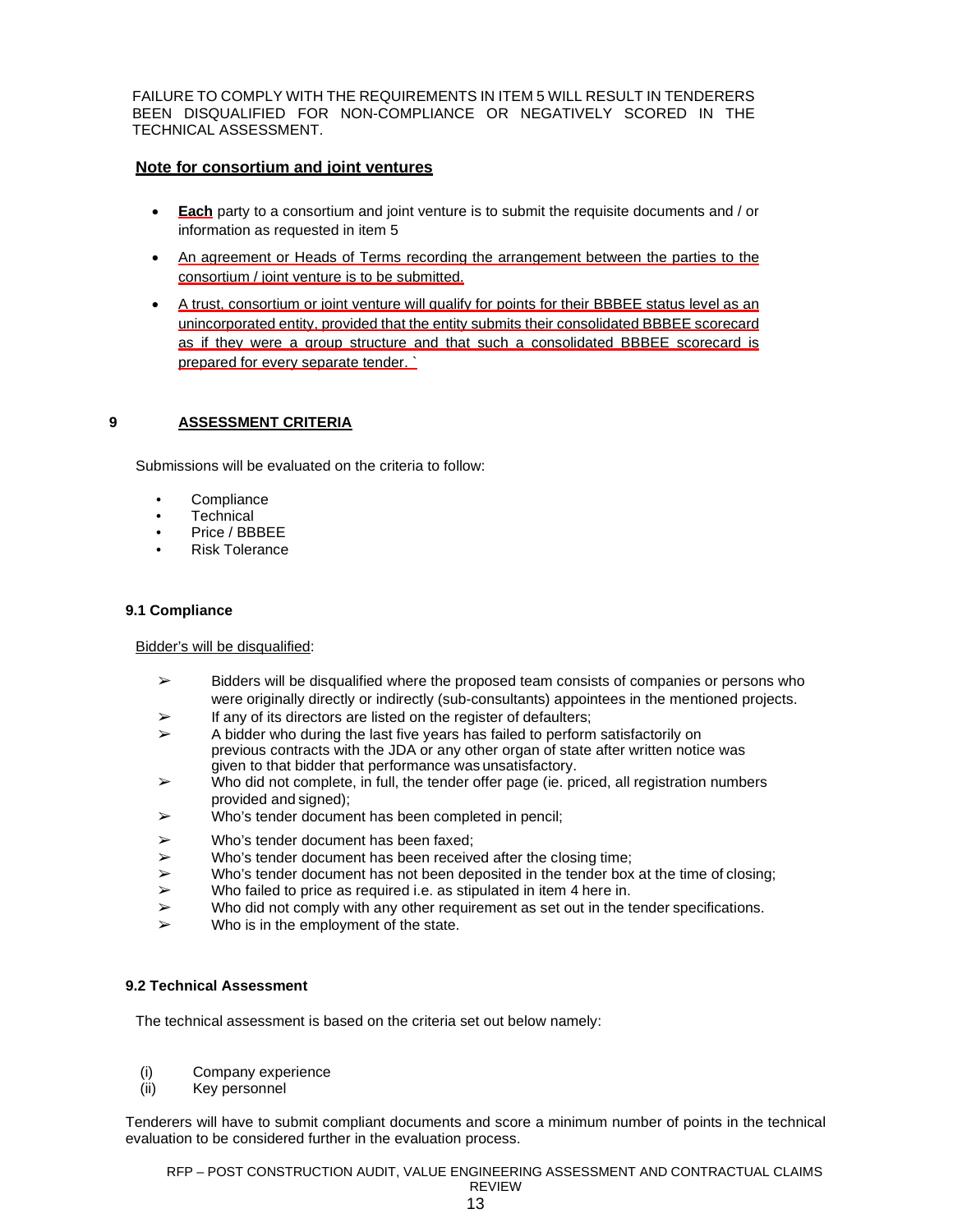Total points per Specialist = 280 and bidders are required to score a minimum of 196 points (70%) to proceed to next evaluation stage.

# **9.2.1 Audit Specialist**

|               | (i) COMPANY<br><b>EXPERIENCE</b>                                                                                              | <b>Total Points</b> | <b>Criteria</b>                                                                                                                               | <b>Description of criteria</b>                                                                                                                         | <b>Points</b> |
|---------------|-------------------------------------------------------------------------------------------------------------------------------|---------------------|-----------------------------------------------------------------------------------------------------------------------------------------------|--------------------------------------------------------------------------------------------------------------------------------------------------------|---------------|
| $\mathbf{1}$  | Affiliated with<br>the Institute of<br>Internal<br><b>Auditors</b>                                                            | 10                  | Lead Specialist Auditor:<br>affiliated member of the<br>Institute of Internal<br>Auditors.                                                    | Points will only be<br>allocated for auditor<br>with engineering or<br>infrastructure projects<br>audit experience. If No =<br>0, if $Yes = 10$ points | 10            |
|               |                                                                                                                               |                     |                                                                                                                                               |                                                                                                                                                        |               |
|               | (ii) KEY<br><b>PERSONNEL</b>                                                                                                  |                     |                                                                                                                                               |                                                                                                                                                        |               |
| $\mathcal{P}$ | Provide<br>individual<br>detailed CV,<br>qualifications<br>and<br>professional<br>registration for<br>the Company<br>director | 50                  | Attach CV, more than 15<br>years' experience in<br>auditing infrastructure<br>projects, qualifications in<br>specialist internal<br>auditing. | Bidder must provide all<br>the required info to<br>score full points.<br>Specialist auditor in<br>infrastructure project.                              | 50            |
|               |                                                                                                                               |                     |                                                                                                                                               |                                                                                                                                                        | 60            |

# **9.2.2 Contractual Claims Specialist**

|               | (i) COMPANY<br><b>EXPERIENCE</b>                                                                                              | <b>Total Points</b> | <b>Criteria</b>                                                                                                                                                     | <b>Description of criteria</b>                                                                                                             | <b>Points</b> |
|---------------|-------------------------------------------------------------------------------------------------------------------------------|---------------------|---------------------------------------------------------------------------------------------------------------------------------------------------------------------|--------------------------------------------------------------------------------------------------------------------------------------------|---------------|
| 1             | Consulting<br><b>Engineers South</b><br>Africa affiliates                                                                     | 10                  | Is the company an<br>affiliated of Consulting<br><b>Engineers South Africa</b><br>(CESA).                                                                           | Points will only be<br>allocated for engineering<br>consulting firms that are<br>affiliated with CESA. If No<br>$= 0$ , if Yes = 10 points | 10            |
|               |                                                                                                                               |                     |                                                                                                                                                                     |                                                                                                                                            |               |
|               | (ii) KEY<br><b>PERSONNEL</b>                                                                                                  |                     |                                                                                                                                                                     |                                                                                                                                            |               |
| $\mathcal{P}$ | Provide<br>individual<br>detailed CV,<br>qualifications<br>and<br>professional<br>registration for<br>the Company<br>director | 50                  | Attach CV, experience<br>(more than 15 years<br>working experience) and<br>qualifications (Engineer /<br>Technician). With a<br>minimum of an<br>Engineering degree | Bidder must provide all<br>the required info to score<br>full points.                                                                      | 50            |
|               |                                                                                                                               |                     |                                                                                                                                                                     |                                                                                                                                            |               |
|               |                                                                                                                               |                     |                                                                                                                                                                     |                                                                                                                                            |               |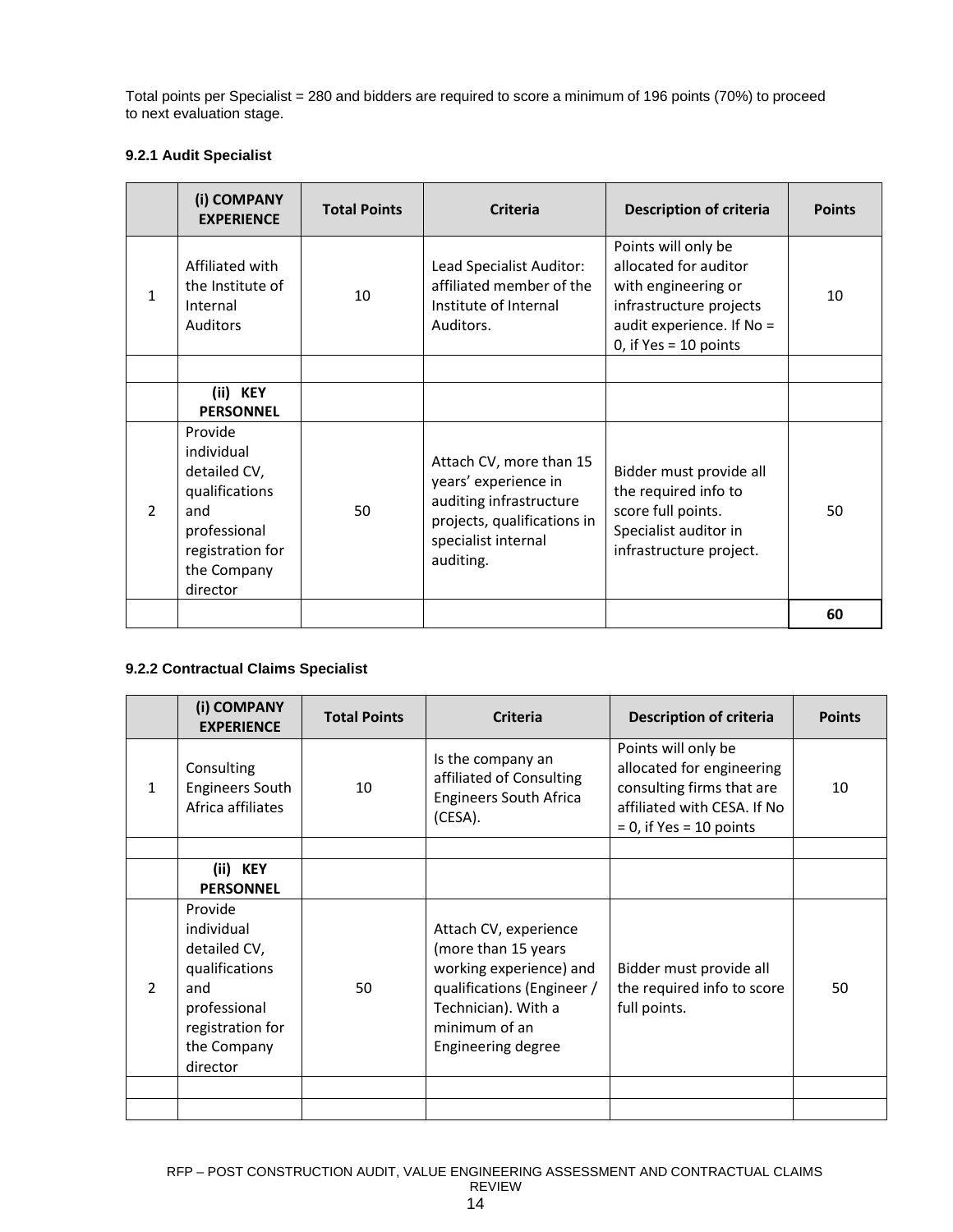| 3 | Person is a<br>fellow with<br>certification<br>with the<br>Association of<br>Arbitrators<br>Southern Africa<br>(AASA) | 20 | Person who is a fellow<br>with AASA | Person who is a fellow<br>with AASA | 20 |
|---|-----------------------------------------------------------------------------------------------------------------------|----|-------------------------------------|-------------------------------------|----|
|   |                                                                                                                       |    |                                     |                                     | 80 |

# **9.2.3 Cost Specialist**

|   | (i) COMPANY<br><b>EXPERIENCE</b>                                                                                             | <b>Total</b><br><b>Points</b> | <b>Criteria</b>                                                                                                                                                                     | <b>Description of criteria</b>                                                                                                              | <b>Points</b> |
|---|------------------------------------------------------------------------------------------------------------------------------|-------------------------------|-------------------------------------------------------------------------------------------------------------------------------------------------------------------------------------|---------------------------------------------------------------------------------------------------------------------------------------------|---------------|
| 1 | Association of South<br>African Quantity<br>Surveyors                                                                        | 10                            | Is the company an<br>affiliate of Association of<br>South African Quantity<br>Surveyors.                                                                                            | Points will only be<br>allocated for engineering<br>consulting firms that are<br>affiliated with ASAQS. If<br>$No = 0$ , if Yes = 10 points | 10            |
|   |                                                                                                                              |                               |                                                                                                                                                                                     |                                                                                                                                             |               |
|   | (ii) KEY PERSONNEL                                                                                                           |                               |                                                                                                                                                                                     |                                                                                                                                             |               |
| 2 | Provide individual<br>detailed CV,<br>qualifications and<br>professional registration<br>for the Company director            | 50                            | Attach CV, experience<br>(more than 15 years<br>working experience) and<br>qualifications (Quantity<br>Surveyor). With a<br>minimum of an Quantity<br>Surveying degree /<br>diploma | Bidder must provide all<br>the required info to score<br>full points.                                                                       | 50            |
|   |                                                                                                                              |                               |                                                                                                                                                                                     |                                                                                                                                             |               |
| 3 | Person is a<br>fellow/member/associate<br>with a recognisable<br>quantity surveying body,<br>local and / or<br>international | 20                            | Person is a<br>fellow/member/associate<br>with a recognisable<br>quantity surveying<br>bodies, local and / or<br>international                                                      | Person is a<br>fellow/member/associate<br>with a recognisable<br>quantity surveying<br>bodies, local and / or<br>international              | 20            |
|   |                                                                                                                              |                               |                                                                                                                                                                                     |                                                                                                                                             | 80            |

# **9.2.4 Civil and Structural Engineer**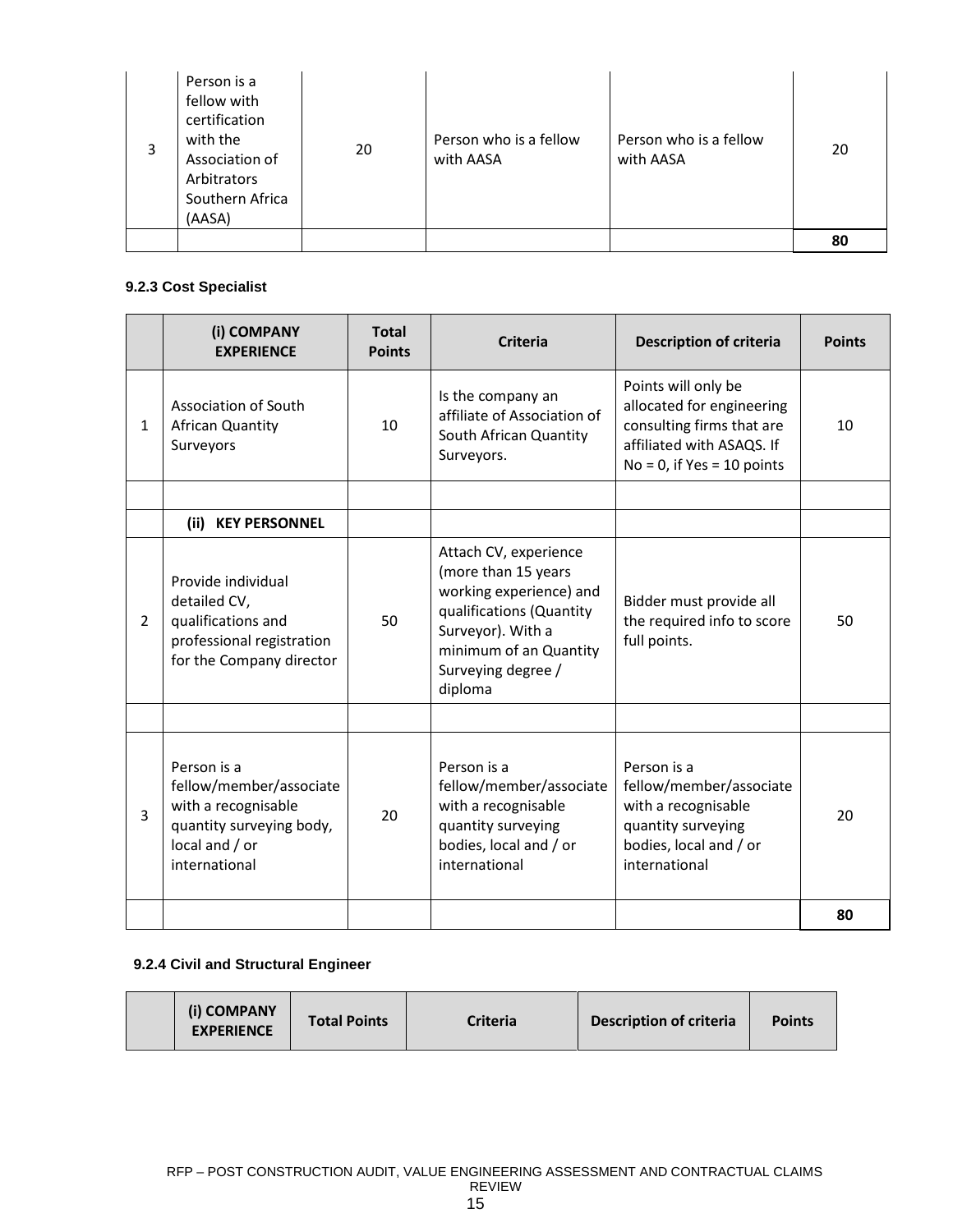| $\mathcal{P}$ | detailed CV,<br>qualifications<br>and<br>professional<br>registration for<br>the Lead<br>Engineer | 50 | working experience)<br>and qualifications (a<br>Civil/Structural<br>Engineer). The<br>individual must have<br>extensive experience in<br>highways, roads and<br>bridges. | Bidder must provide all<br>the required info to<br>score full points.                                                                           | 50 |
|---------------|---------------------------------------------------------------------------------------------------|----|--------------------------------------------------------------------------------------------------------------------------------------------------------------------------|-------------------------------------------------------------------------------------------------------------------------------------------------|----|
|               | <b>PERSONNEL</b><br>Provide<br>individual                                                         |    | Attach CV, experience<br>(more than 15 years                                                                                                                             |                                                                                                                                                 |    |
|               | (ii) KEY                                                                                          |    |                                                                                                                                                                          |                                                                                                                                                 |    |
| 1             | Consulting<br>Engineers<br>South Africa<br>affiliates                                             | 10 | Is the company an<br>affiliated of Consulting<br><b>Engineers South Africa</b><br>(CESA).                                                                                | Points will only be<br>allocated for<br>engineering consulting<br>firms that are affiliated<br>with CESA. If $No = 0$ , if<br>$Yes = 10 points$ | 10 |

### **9.3 Price and Empowerment**

Having completed a technical evaluation, the procedure for the evaluation of technically qualifying tenders is Method 2 (Price and Preferences). The Preference Point System assigns a score to each tenderer based on the tender price and on the tenderer's BBBEE status. These scores are combined to determine an overall score for the tender. The tender with the highest score will be considered for acceptance.

The Preference Point System will be applied as follows:

The below will apply to the services required for this project (80:20)

- $\triangleright$  For tenders up to R 50 million
	- 80 points are assigned to price
	- Up to 20 points are assigned to BBBEE status per the table under item 7.3.1
- $\triangleright$  Points scored will be rounded off to the nearest 2 decimal places
- $\triangleright$  Bidders are to note that JDA does not bind itself to accept the lowest priced bid.

#### 9.3.1 Points awarded for BBBEE status level

Having completed a technical evaluation, points will be awarded for empowerment (BBBEE), in accordance with the Preferential Procurement Regulations 2017 published in Government Gazette No. 40553 dated 20 January 2017. The following table is applicable in this regard:

|                                              | Number of Points          |
|----------------------------------------------|---------------------------|
| <b>B-BBEE Status Level</b><br>Of Contributor | Tenders up to R50 million |
|                                              | 20                        |
| 2                                            | 18                        |
|                                              | 14                        |
|                                              | 12                        |
| 5                                            | 8                         |
|                                              |                           |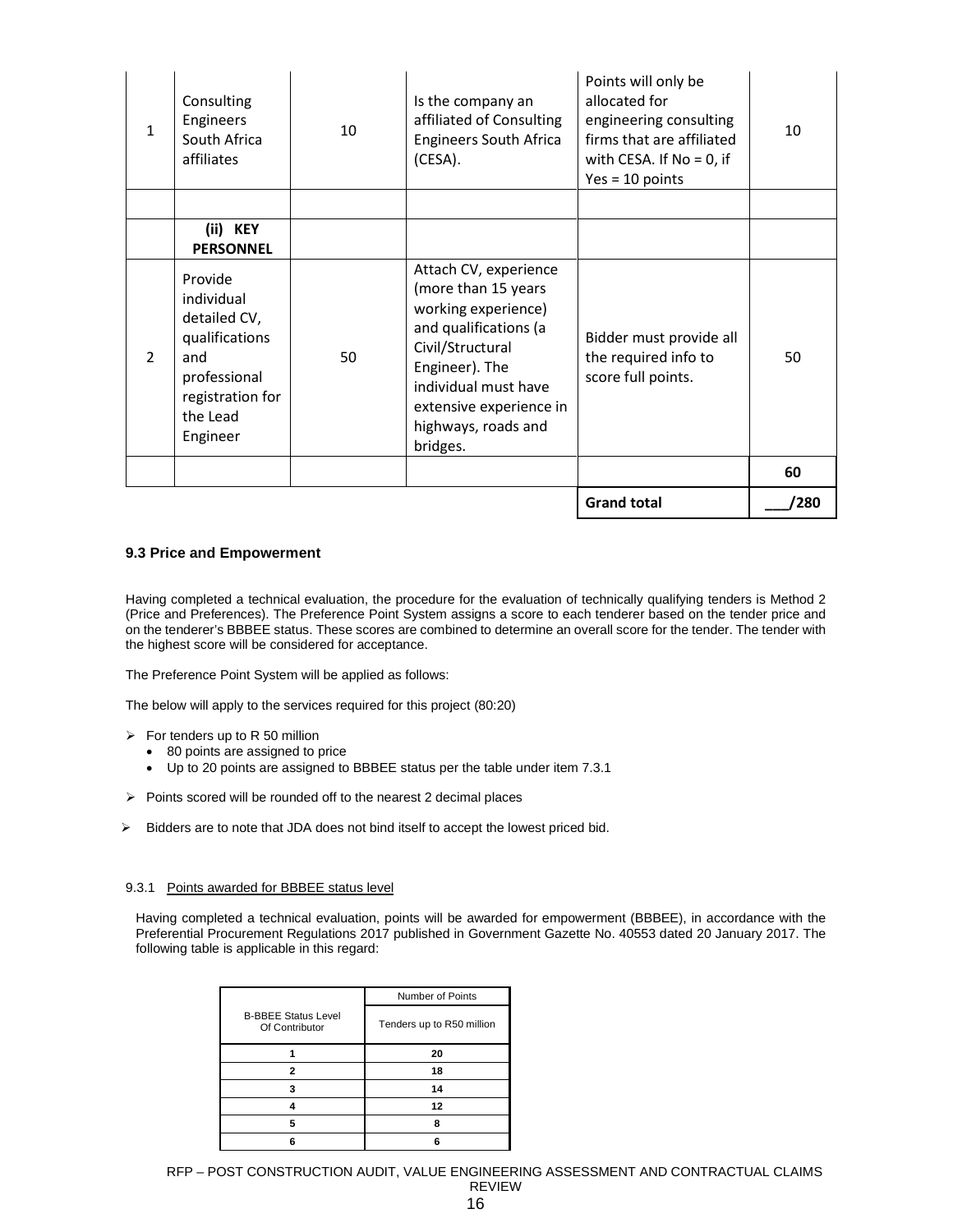| <b>Non-Compliant</b><br>contributor |  |
|-------------------------------------|--|

Notes:

- 9.3.1.1 "B-BBEE status level of contributor" means the B-BBEE status received by a measured entity based on its overall performance using the relevant scorecard contained in the Codes of Good Practice on Black Economic Empowerment, issued in terms of section 9(1) of the Broad-Based Black Economic Empowerment Act (Act No.53 of 2003).
- 9.3.1.2 Tenderers must submit their original and valid B-BBEE status level verification certificate substantiating their B-BBEE rating. Certificates or certified copy issued by either verification agencies accredited by the South African Accreditation System (SANAS) or by registered auditors approved by the Independent Regulatory Board for Auditors (IRBA) are acceptable. **FAILURE TO SUBMIT A BBBEE STATUS LEVEL CERTIFICATE WILL RESULT IN THE BIDDER SCORING ZERO (0) POINTS FOR BBBEE.**
- 9.3.1.3 An EME must submit a sworn affidavit confirming the following:
	- Annual Turnover Revenue of R10 million or less; and
	- Level of Black ownership
	- Any misrepresentation in terms of bullet point above constitutes a criminal offence as set out in the B-BBEE Act as amended.
- 9.3.1.4 The submission of such certificates must comply with the requirements of instructions and guidelines issued by the National Treasury and are in accordance with notices published by the Department of Trade and Industry in the Government Gazette.
- 9.3.1.5 A trust, consortium or joint venture will qualify for points for their B-BBEE status level as a legal entity, provided that the entity submits their B-BBEE status level certificate.
- 9.3.1.6 A trust, consortium or joint venture will qualify for points for their B-BBEE status level as an unincorporated entity, provided that the entity submits their consolidated B-BBEE scorecard as if they were a group structure and that such a consolidated B-BBEE scorecard is prepared for every separate tender.
- 9.3.1.7 A person will not be awarded points for B-BBEE status level if it is indicated in the tender documents that such a tenderer intends sub-contracting more than 25% of the value of the contract to any other enterprise that does not qualify for at least the points that such a tenderer qualifies for.
- 9.3.1.8 A person awarded a contract will not be permitted to sub-contract more than 25% of the value of the contract to any other enterprise that does not have an equal or higher B-BBEE status level than the person concerned.
- 9.3.1.9 No tender will be awarded to a bidder whose tax matters are not in order with SARS.

9. 3.1.10 No tender will be awarded to a bidder who is not registered on CSD.

9.3.2 Formula for scoring tender price

The following formula will be used to calculate the points for price.

**Pmin**

$$
P_s = X [1 - (Pt - P_{min})]
$$

Where

**P<sup>s</sup> =** Points scored for comparative price of tender under consideration

- **P<sup>t</sup> =** Comparative price of tender under consideration
- **Pmin** = Comparative price of lowest acceptable tender
- **X = Points** assigned to price

793.3 The total preference points for a tender are calculated with the formula

#### **PP = P<sup>s</sup> + Pbee** Where

**PP** is the total number of preference points scored by the tenderer **P<sup>s</sup>** is the points scored for the comparative price of the tenderer, and **Pbee** is the number of points awarded to the tenderer based on his certified B-BBEE status level.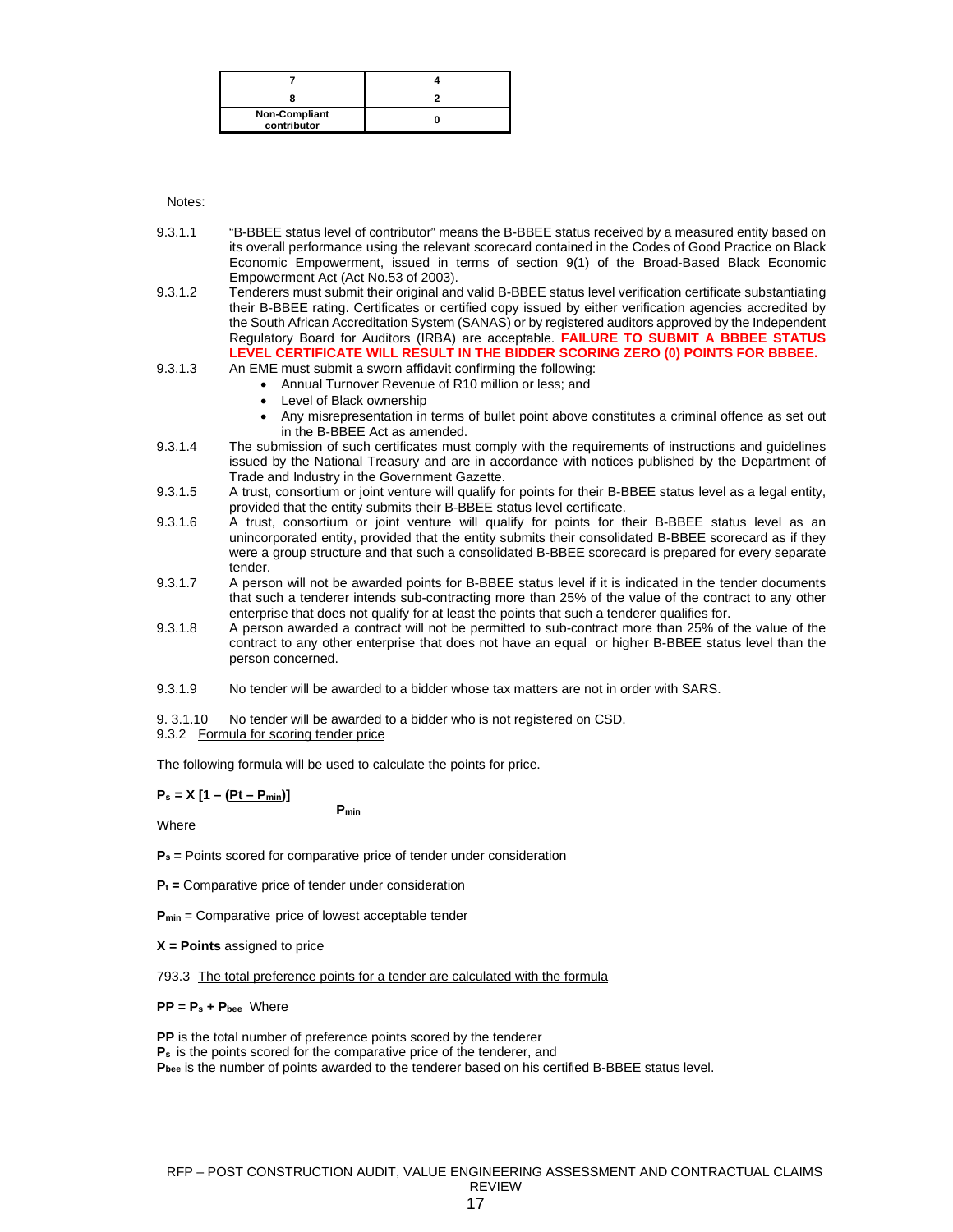### **10 RISK TOLERANCE**

The JDA has adopted a Risk Tolerance Framework (RTF) which enjoins the JDA to consider its risk exposure to contractors / service providers in terms of the number of contracts awarded to a single contractor / service provider in a particular year.

In terms of the Risk Tolerance Framework, the JDA determines the risk exposure as excessive in instances where the value of the contracts are:

-The greater of R 8million or four contracts / projects in the current financial year or

-The greater of R12 million or six contracts / projects over two financial years (current year and previous financial year).

A risk analysis shall be undertaken on the bidder with the highest number of points obtained, to determine whether the tenderer does not exceed the JDA's risk framework criteria as stated above. In other words, whether it falls within the ambit of the Risk Tolerance Framework as acceptable.

JDA reserves the right to award a contract to a bidder who has exceeded the threshold as stated above. Bidders will be

requested to attended interview should there be a need for clarity.

The validity period of the tender is 90 days.

## **11 CLOSING DATE, TIME AND VENUE FOR SUBMISSIONS**

The completed tender document shall be placed in a sealed envelope. Bearing the words:

#### **RFP – THE PROVISION OF AN INDEPENDENT POST – CONSTRUCTION AUDIT, VALUE ENGINEERING ASSESSMENT AND CONTRACTUAL CLAIMS REVIEW SERVICES FOR PUBLIC TRANSPORT NETWORK GRANT (PTNG), SELECTED INFRASTRUCTURE PROJECTS**

must be written / typed clearly on the envelope.

The envelope must be deposited in the tender box at the offices of the **Johannesburg Development Agency, Ground Floor, The Bus Factory, 3 Helen Joseph Street (former President Street), Newtown** only between the hours of 08H00 and 12H00**.**

### **The Tender closes at 12h00 on the 1 December 2021.**

Envelopes will be stamped on receipt. There will be a public opening of tenders.

### **NO LATE / TELEPHONIC /E-MAILED/ FAXED / POSTAL TENDERS WILL BE ACCEPTED OR CONSIDERED**.

The Johannesburg Development Agency's selection of qualifying tenders shall be in the Johannesburg Development Agency's sole discretion and shall be final. The Johannesburg Development Agency does not bind itself to accept any particular tender and no correspondence will be entered into.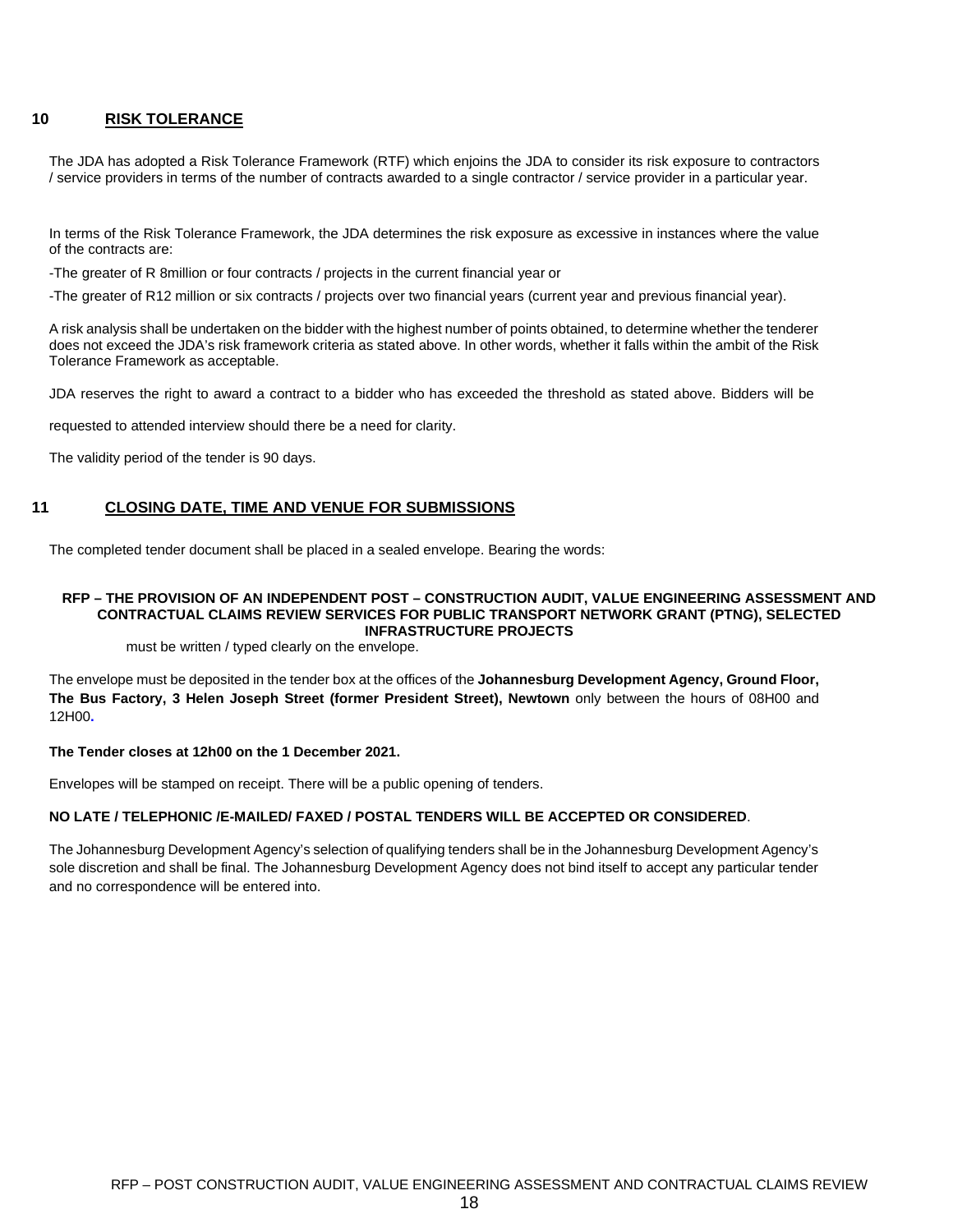# **ANNEXURE A: BUSINESS DECLARATION**

|                               | <b>Tender/RFP Number</b>               |                                                                                                                               |  |  |
|-------------------------------|----------------------------------------|-------------------------------------------------------------------------------------------------------------------------------|--|--|
| <b>Tender/RFP Description</b> |                                        |                                                                                                                               |  |  |
|                               | <b>Name of Company</b>                 |                                                                                                                               |  |  |
|                               | <b>Contact Person</b>                  |                                                                                                                               |  |  |
| <b>Postal Address</b>         |                                        |                                                                                                                               |  |  |
|                               |                                        |                                                                                                                               |  |  |
|                               | <b>Physical Address</b>                |                                                                                                                               |  |  |
|                               |                                        |                                                                                                                               |  |  |
|                               | <b>Telephone Number</b>                |                                                                                                                               |  |  |
|                               | <b>Fax Number</b>                      |                                                                                                                               |  |  |
|                               | <b>Cell Number</b>                     |                                                                                                                               |  |  |
|                               | <b>E-mail Address</b>                  |                                                                                                                               |  |  |
|                               |                                        |                                                                                                                               |  |  |
|                               | <b>Company/enterprise Income</b>       |                                                                                                                               |  |  |
|                               | <b>Tax Reference Number</b>            |                                                                                                                               |  |  |
|                               |                                        | (Insert personal income tax number if a one person business and personal income tax numbers of all partners if a partnership) |  |  |
|                               | <b>VAT Registration Number</b>         |                                                                                                                               |  |  |
|                               | <b>Company Registration Number</b>     |                                                                                                                               |  |  |
|                               |                                        |                                                                                                                               |  |  |
| 1.                            | Type of firm                           |                                                                                                                               |  |  |
|                               |                                        |                                                                                                                               |  |  |
|                               | $\Box$ Partnership                     |                                                                                                                               |  |  |
|                               |                                        |                                                                                                                               |  |  |
|                               | $\Box$ One person business/sole trader |                                                                                                                               |  |  |
|                               |                                        |                                                                                                                               |  |  |
|                               | $\Box$ Close corporation               |                                                                                                                               |  |  |
|                               | $\Box$ Public company                  |                                                                                                                               |  |  |
|                               | $\Box$ Private company                 |                                                                                                                               |  |  |
|                               | (Tick one box)                         |                                                                                                                               |  |  |
| 2.                            | <b>Principal business activities</b>   |                                                                                                                               |  |  |
|                               |                                        |                                                                                                                               |  |  |
|                               |                                        |                                                                                                                               |  |  |
|                               |                                        |                                                                                                                               |  |  |
|                               |                                        |                                                                                                                               |  |  |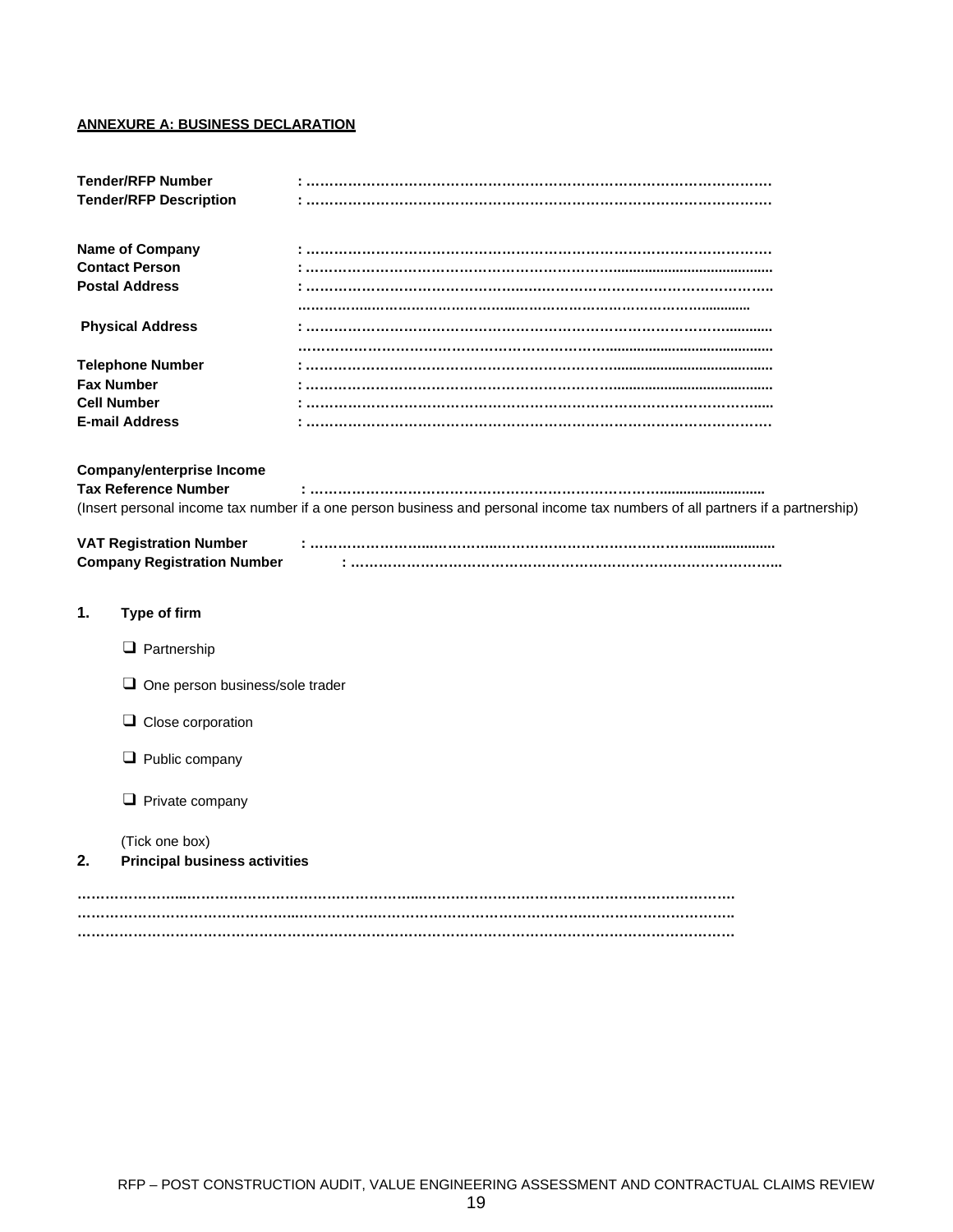| 3.               |                                      |                                                                                                                                                                                     |
|------------------|--------------------------------------|-------------------------------------------------------------------------------------------------------------------------------------------------------------------------------------|
| 4.               |                                      | Detail all trade associations/professional bodies in which you have membership                                                                                                      |
|                  |                                      |                                                                                                                                                                                     |
|                  |                                      |                                                                                                                                                                                     |
| 5.               |                                      | Did the firm exist under a previous name?                                                                                                                                           |
|                  | $\Box$<br>Yes<br>$\Box$<br><b>No</b> |                                                                                                                                                                                     |
|                  | (Tick one box)                       |                                                                                                                                                                                     |
|                  |                                      |                                                                                                                                                                                     |
| 6.               |                                      | How many permanent staff members are employed by the firm: Full                                                                                                                     |
|                  | <b>Time</b>                          | $:$                                                                                                                                                                                 |
|                  | <b>Part Time</b>                     |                                                                                                                                                                                     |
| $\overline{7}$ . |                                      | In the case of a firm which renders services for different disciplines, how many permanent staff members<br>are employed by the firm in the discipline for which you are tendering: |
|                  | <b>Full Time</b>                     | :                                                                                                                                                                                   |
|                  | <b>Part Time</b>                     | <u>: </u>                                                                                                                                                                           |
| Я                |                                      | What is the enterprise's annual turnover for the last two years and what is the estimated turnover of curre                                                                         |

**8. What is the enterprise's annual turnover for the last two years and what is the estimated turnover of current commitments from 1 July 2019 to 30 June 2020 (excl. VAT):**

| Year |
|------|
| Year |
| Year |
|      |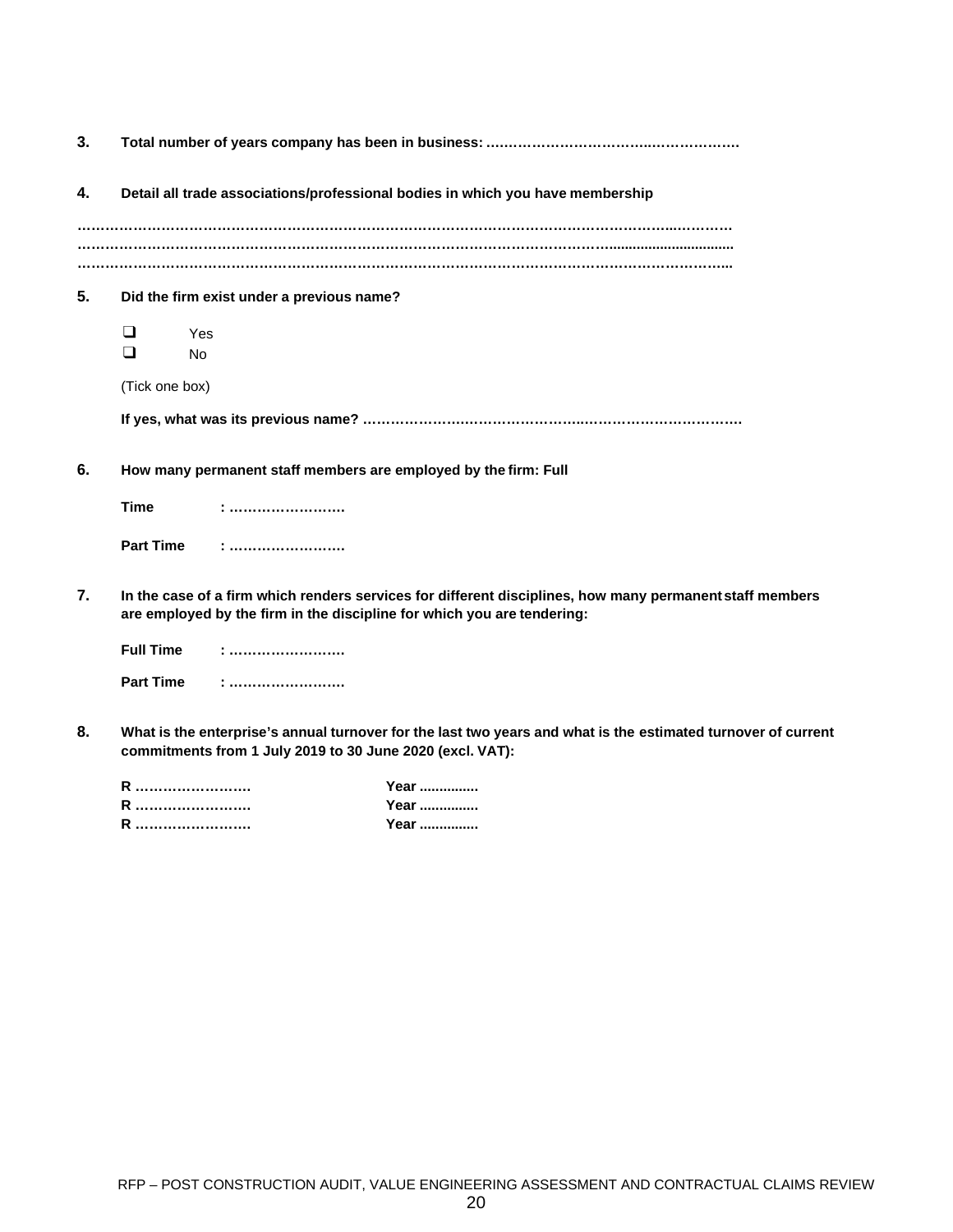### **9. List all contracts which your company is engaged in and have not yet completed:**

| <b>CONTRACT DESCRIPTION LOCATION</b> | <b>COMPANY/</b><br><b>EMPLOYER</b> | <b>PROJECT</b><br><b>VALUE</b> | <b>ESTIMATED</b><br><b>FEES</b> | <b>EXPECTED</b><br><b>COMPLETIO</b><br>N<br>(MONTH &<br>YEAR) |
|--------------------------------------|------------------------------------|--------------------------------|---------------------------------|---------------------------------------------------------------|
|                                      |                                    |                                |                                 |                                                               |
|                                      |                                    |                                |                                 |                                                               |
|                                      |                                    |                                |                                 |                                                               |
|                                      |                                    |                                |                                 |                                                               |
|                                      |                                    |                                |                                 |                                                               |
|                                      |                                    |                                |                                 |                                                               |

# **10. Banking details**

I/We hereby request and authorise you to pay any amounts which may accrue to me/us to the credit of my/our account with the mentioned bank.

I/We understand that the credit transfers hereby authorised will be processed by computer through a system known as the *"ACB Electronic Fund Transfer Service"* and

I/We also understand that no additional advice of payment will be provided by my/our bank, but details of each payment will be printed on my/our bank statement or any accompanying voucher.

This authority may be cancelled by me/us giving **30 days** notice in writing.

| <b>BANK</b>                                 |  |
|---------------------------------------------|--|
| <b>BRANCH</b>                               |  |
| <b>BRANCH CODE</b><br><b>ACCOUNT NUMBER</b> |  |
| <b>ACCOUNT HOLDER</b>                       |  |
| <b>TYPE OF ACCOUNT</b>                      |  |
| <b>CONTACT PERSON</b>                       |  |
| <b>CONTACT NUMBER</b>                       |  |

*Please include letter from bank confirming banking details or a cancelled cheque*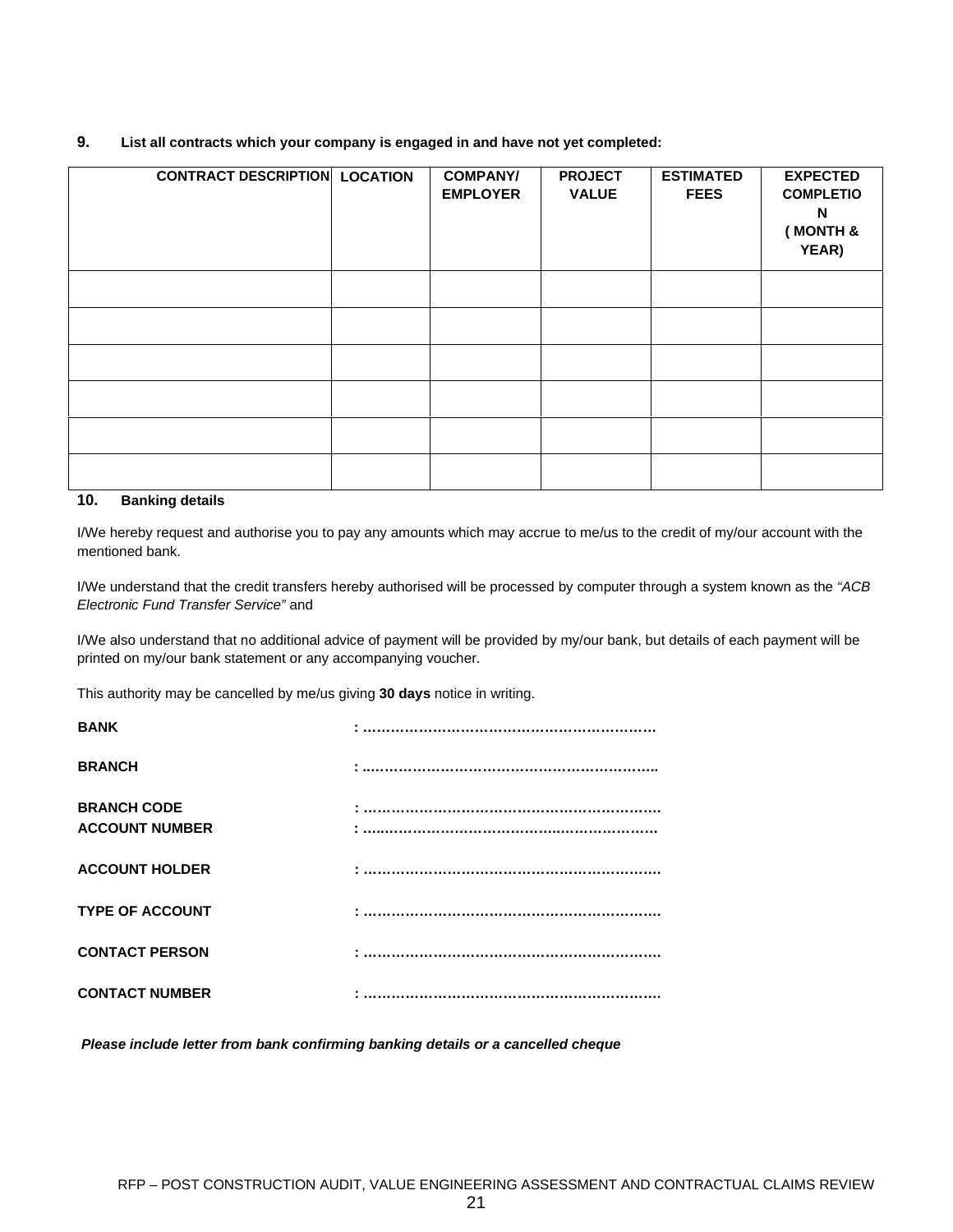**The undersigned, who warrants that he/she is duly authorised to do so on behalf of the company, affirms that the information furnished in response to this request for proposal is true and correct:**

| <b>DATE</b> |  |  |  |
|-------------|--|--|--|

# **COMPANY STAMP**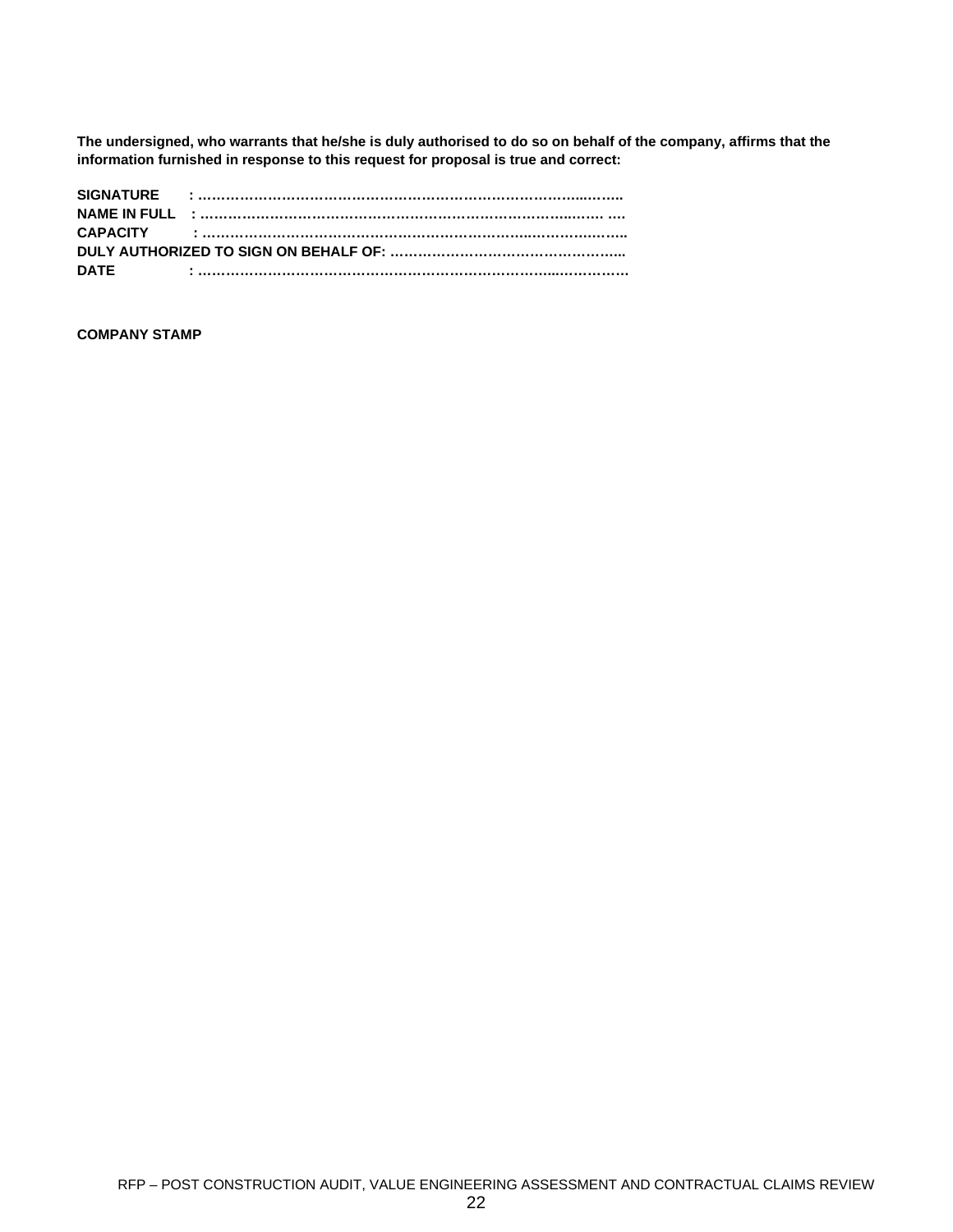### **ANNEXURE B : DECLARATION OF INTEREST**

- 1. No bid will be accepted from persons in the service of the state\*.
- 2. Any person, having a kinship with persons in the service of the state, including a blood relationship, may make an offer or offers in terms of this invitation to bid. In view of possible allegations of favouritism, should the resulting bid, or part thereof, be awarded to persons connected with or related to persons in service of the state, it is required that the bidder or their authorised representative declare their position in relation to the evaluating/adjudicating authority.
- 3. In order to give effect to the above, the following questionnaire must be completed and submitted with the bid.

| 3.1  |                                                                                                                                                                        |               |
|------|------------------------------------------------------------------------------------------------------------------------------------------------------------------------|---------------|
| 3.2  | Identity Number:                                                                                                                                                       |               |
| 3.3  |                                                                                                                                                                        |               |
| 3.4  |                                                                                                                                                                        |               |
| 3.5  | Tax Reference Number:                                                                                                                                                  |               |
| 3.6  |                                                                                                                                                                        |               |
| 3.7  | The names of all directors / trustees / shareholders / members, their individual identity numbers andstate employee<br>numbers must be indicated in paragraph 4 below. |               |
| 3.8  | Are you presently in the service of the state*                                                                                                                         | YES / NO      |
|      | If yes, furnish particulars                                                                                                                                            |               |
|      |                                                                                                                                                                        |               |
|      |                                                                                                                                                                        |               |
| 3.9  | Have you been in the service of the state for the past twelve months?                                                                                                  | <b>YES/NO</b> |
|      | If yes, furnish particulars                                                                                                                                            |               |
|      |                                                                                                                                                                        |               |
|      |                                                                                                                                                                        |               |
| 3.10 | Do you, have any relationship (family, friend, other) with persons in the service of the state and who may be                                                          |               |
|      | involved with the evaluation and or adjudication of this bid?                                                                                                          | YES / NO      |
|      | If yes, furnish particulars                                                                                                                                            |               |
|      |                                                                                                                                                                        |               |
|      |                                                                                                                                                                        |               |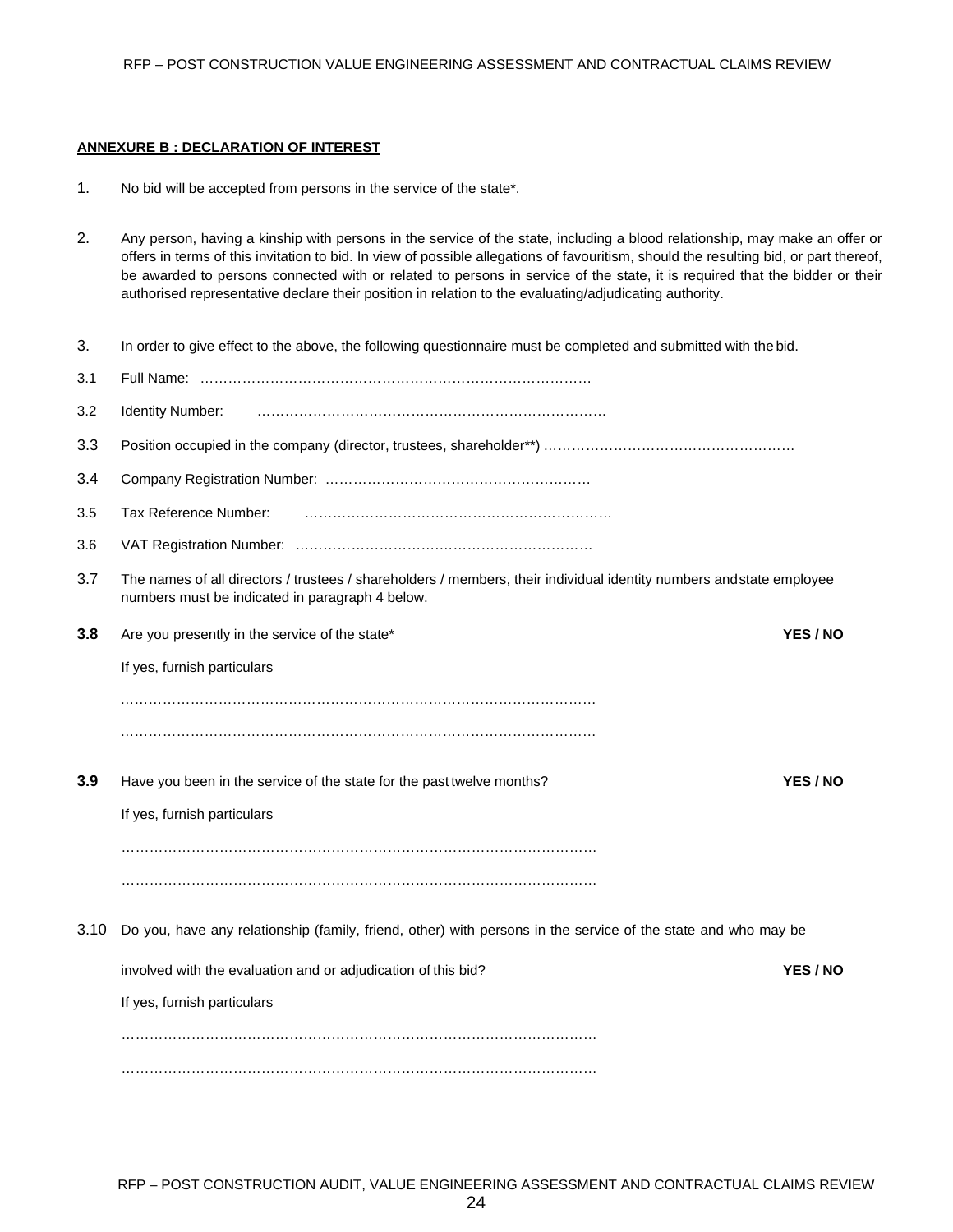RFP – POST CONSTRUCTION VALUE ENGINEERING ASSESSMENT AND CONTRACTUAL CLAIMS REVIEW

**3.11** Are you, aware of any relationship (family, friend, other) between any other bidder and any persons in the service of the state who may be involved with the evaluation and or adjudication of this bid? *YES / NO* 

If yes, furnish particulars …………………………………………………………………………………………

…………………………………………………………………………………………

**3.12** Are any of the company's directors, trustees, managers, principle shareholders or stakeholders in service of the state? **YES / NO**

If yes, furnish particulars

………………………………………………………………………………………… …………………………………………………………………………………………

**3.13** Are any spouse, child or parent of the company's directors, trustees, managers, principle shareholders or stakeholders in service of the state? **YES / NO**

If yes, furnish particulars

………………………………………………………………………………………… …………………………………………………………………………………………

3.14 Do you or any of the directors, trustees, managers, principle shareholders or stakeholders of this company have any interest in any other related companies or businesses whether or not they are bidding for this contract?

**YES / NO**

If yes, furnish particulars ………………………………………………………………………………………… …………………………………………………………………………………………

4. Full details of directors / trustees / members /shareholders.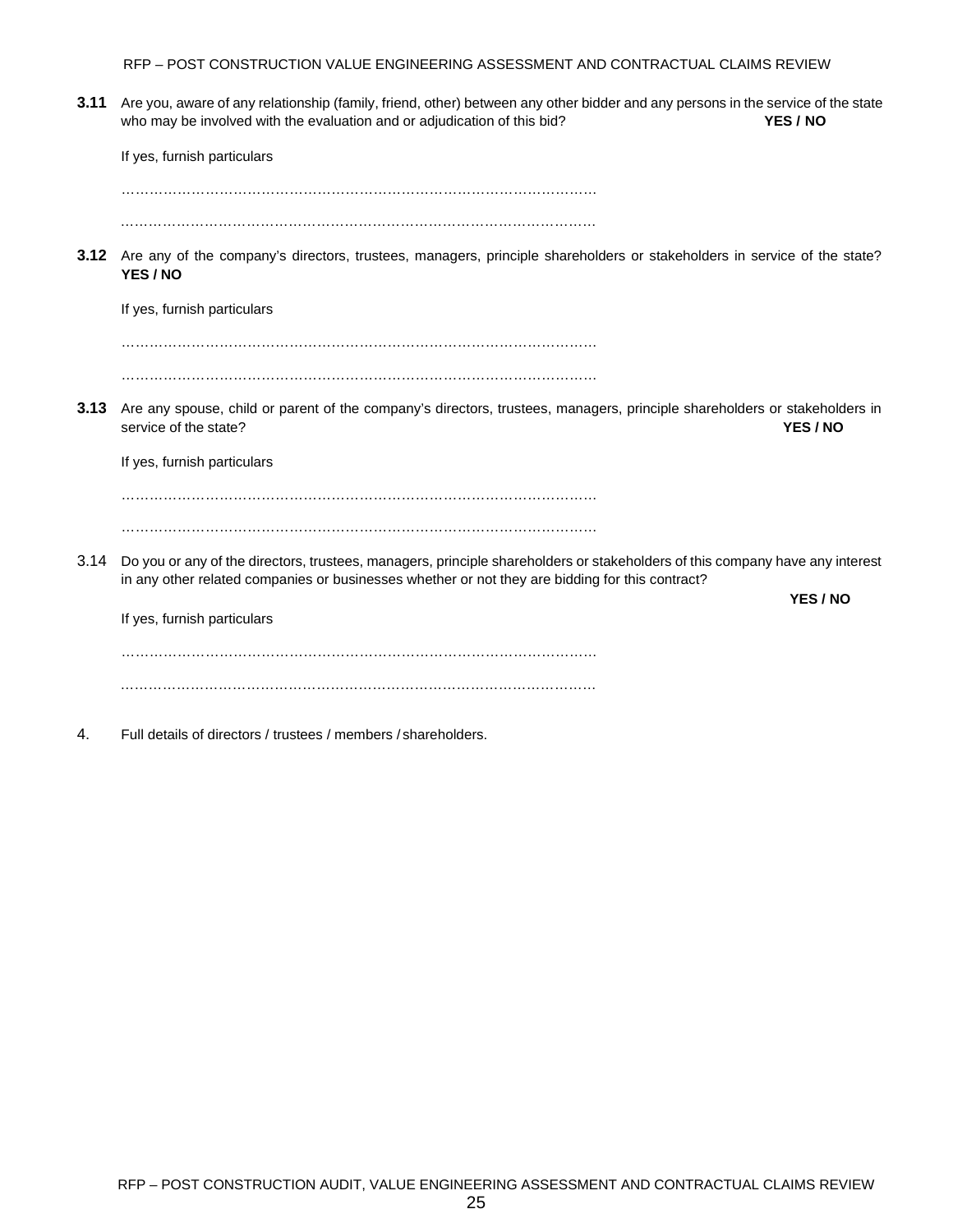### RFP – POST CONSTRUCTION VALUE ENGINEERING ASSESSMENT AND CONTRACTUAL CLAIMS REVIEW

| <b>FULL NAME</b> | <b>IDENTITY NUMBER</b> | <b>STATE EMPLOYEE</b><br><b>NUMBER</b> |
|------------------|------------------------|----------------------------------------|
|                  |                        |                                        |
|                  |                        |                                        |
|                  |                        |                                        |
|                  |                        |                                        |
|                  |                        |                                        |
|                  |                        |                                        |
|                  |                        |                                        |
|                  |                        |                                        |
|                  |                        |                                        |

### **CERTIFICATION**

**I, THE UNDERSIGNED (FULL NAME**)…………………………………………………………………...……………………

**CERTIFY THAT THE INFORMATION FURNISHED ON THIS DECLARATION FORM IS TRUE AND CORRECT.**

## **I ACCEPT THAT, IN ADDITION TO CANCELLATION OF A CONTRACT, ACTION MAY BE TAKEN AGAINST ME SHOULD THIS DECLARATION PROVE TO BE FALSE.**

| Signature                                                                                                                                                                                                                                                                                                | Position |  |
|----------------------------------------------------------------------------------------------------------------------------------------------------------------------------------------------------------------------------------------------------------------------------------------------------------|----------|--|
| Name of Bidder                                                                                                                                                                                                                                                                                           | Date     |  |
| *<br>MSCM Regulations: "in the service of the state" means to be -<br>$(a)$ a member of $-$<br>(i) any municipal council;<br>(ii) any provincial legislature; or<br>(iii) the national Assembly or the national Council of provinces;<br>(b) a member of the board of directors of any municipal entity; |          |  |

(c) an official of any municipality or municipal entity;

- (d) an employee of any national or provincial department, national or provincial public entity or constitutional institution within the meaning of the Public Finance Management Act, 1999 (Act No.1 of 1999);
- (e) a member of the accounting authority of any national or provincial public entity; or
- (f) an employee of Parliament or a provincial legislature.
- \*\* "Stakeholder' means a person who owns shares in the company and is actively involved in the management of the company or business and exercises control over the company.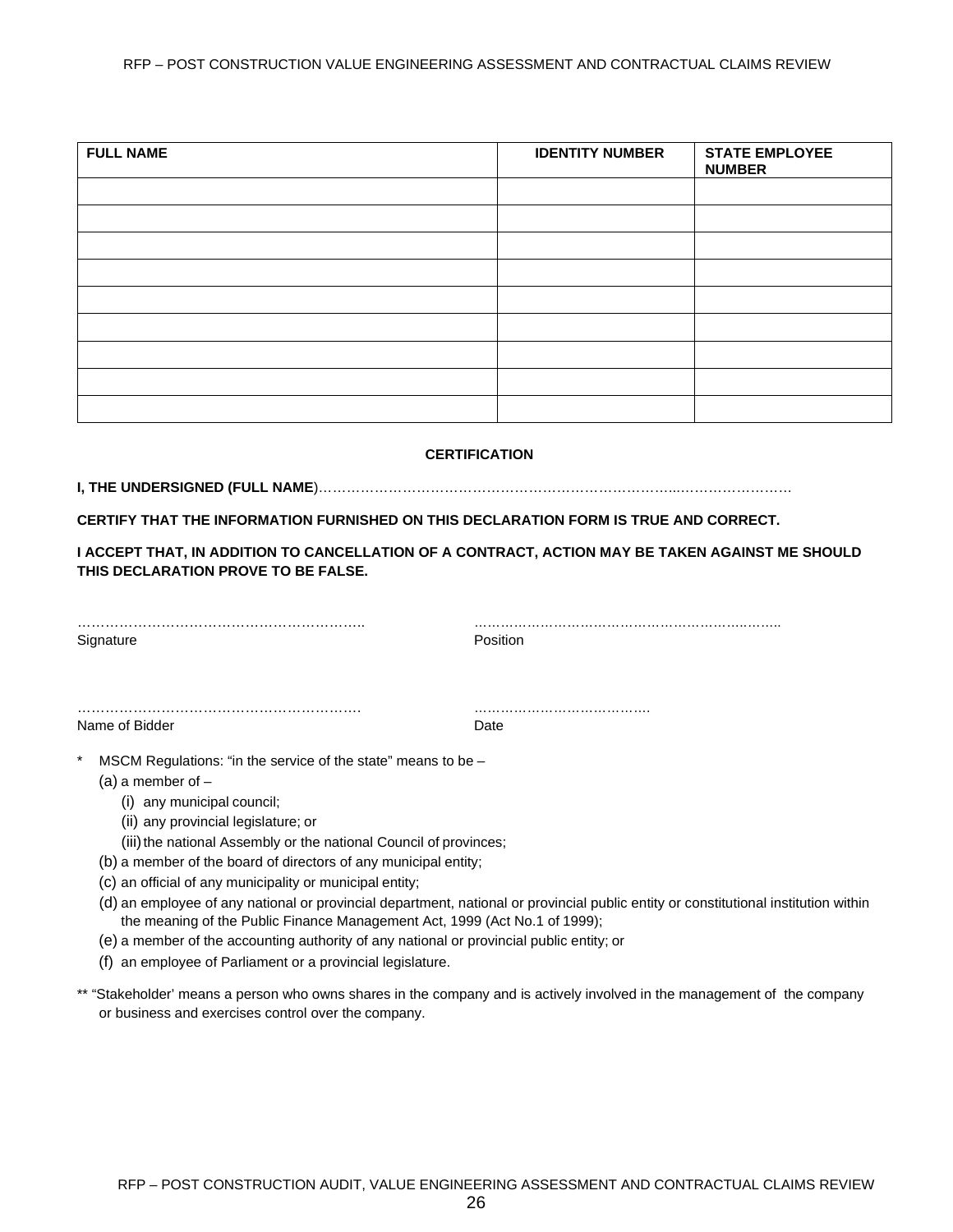### **ANNEXURE C: DECLARATION OF BIDDER'S PAST SUPPLY CHAIN MANAGEMENT PRACTICES**

- 1 This Municipal Bidding Document must form part of all bids invited.
- 2 It serves as a declaration to be used by municipalities and municipal entities in ensuring that when goods and services are being procured, all reasonable steps are taken to combat the abuse of the supply chain management system.
- 3 The bid of any bidder may be rejected if that bidder, or any of its directors have:
	- a. abused the municipality's / municipal entity's supply chain management system or committed any improper conduct in relation to such system;
	- b. been convicted for fraud or corruption during the past five years;
	- c. willfully neglected, reneged on or failed to comply with any government, municipal or other public sector contract during the past five years; or
	- d. been listed in the Register for Tender Defaulters in terms of section 29 of the Prevention and Combating of Corrupt Activities Act (No 12 of 2004).
- 4 In order to give effect to the above, the following questionnaire must be completed and submitted with the bid.

| Item  | Question                                                                                       | Yes    | No     |
|-------|------------------------------------------------------------------------------------------------|--------|--------|
| 4.1   | Is the bidder or any of its directors listed on the National Treasury's database as a company  | Yes    | No.    |
|       | or person prohibited from doing business with the public sector? (Companies or persons         | $\Box$ | $\Box$ |
|       | who are listed on this database were informed in writing of this restriction by the            |        |        |
|       | National Treasury after the audi alteram partem rule was applied).                             |        |        |
|       |                                                                                                |        |        |
|       |                                                                                                |        |        |
| 4.1.1 | If so, furnish particulars:                                                                    |        |        |
|       |                                                                                                |        |        |
|       |                                                                                                |        |        |
|       |                                                                                                |        |        |
|       |                                                                                                |        |        |
|       |                                                                                                |        |        |
| 4.2   | Is the bidder or any of its directors listed on the Register for Tender Defaulters in terms of | Yes    | No     |
|       | section 29 of the Prevention and Combating of Corrupt Activities Act (No 12 of 2004)?          | $\Box$ | $\Box$ |
|       | (To access this Register enter the National Treasury's website, www.treasury.gov.za,           |        |        |
|       | click on the icon "Register for Tender Defaulters" or submit your written request for a        |        |        |
|       | hard copy of the Register to facsimile number (012) 3265445).                                  |        |        |
|       |                                                                                                |        |        |
|       |                                                                                                |        |        |
|       |                                                                                                |        |        |
| 4.2.1 | If so, furnish particulars:                                                                    |        |        |
|       |                                                                                                |        |        |
|       |                                                                                                |        |        |
|       |                                                                                                |        |        |
|       |                                                                                                |        |        |
|       |                                                                                                |        |        |
|       |                                                                                                |        |        |
|       |                                                                                                |        |        |
|       |                                                                                                |        |        |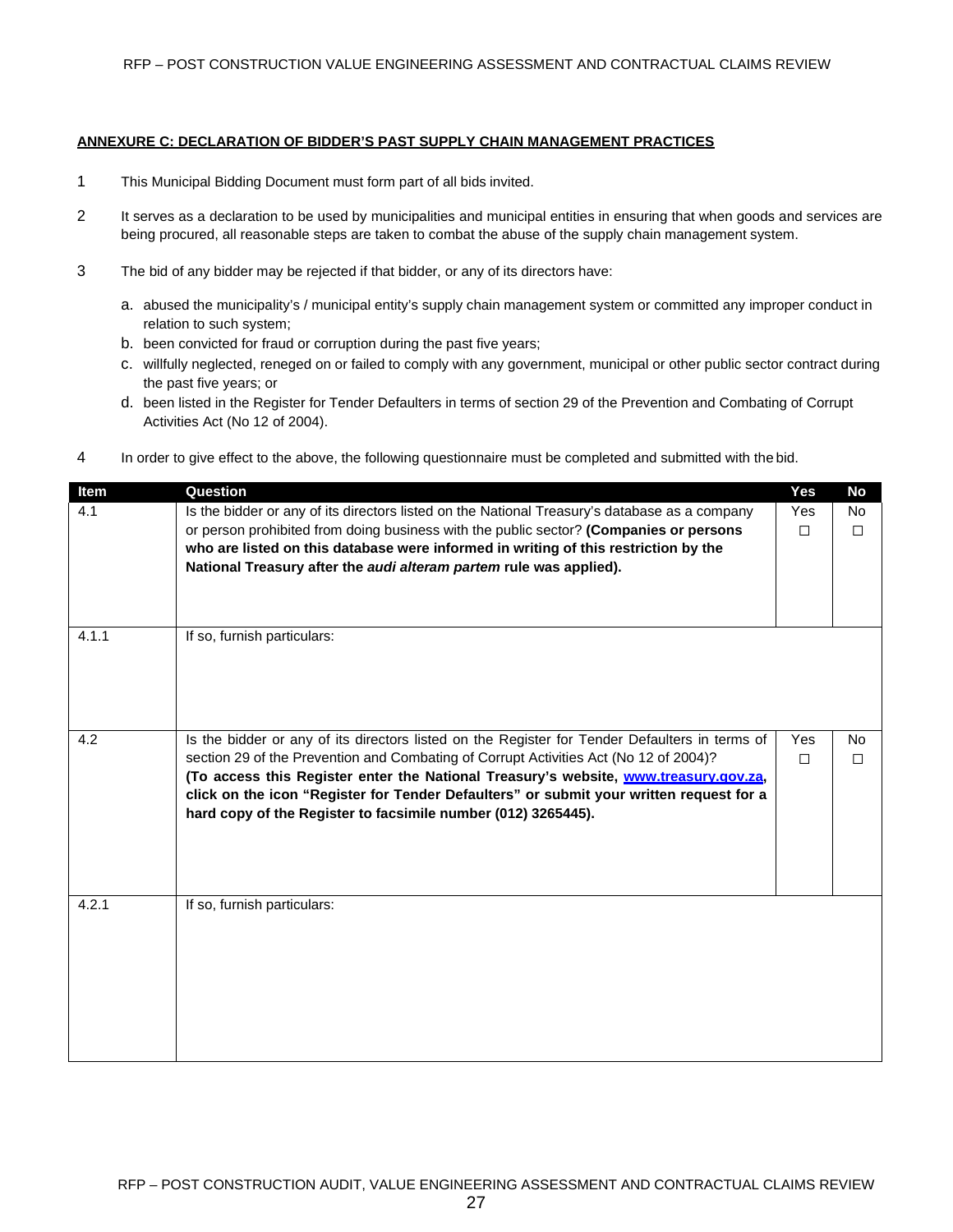| Item  | Question                                                                                     | Yes | No        |
|-------|----------------------------------------------------------------------------------------------|-----|-----------|
| 4.3   | Was the bidder or any of its directors convicted by a court of law (including a court of law | Yes | <b>No</b> |
|       | outside the Republic of South Africa) for fraud or corruption during the past five years?    | □   |           |
|       |                                                                                              |     |           |
|       |                                                                                              |     |           |
|       |                                                                                              |     |           |
|       |                                                                                              |     |           |
|       |                                                                                              |     |           |
| 4.3.1 | If so, furnish particulars:                                                                  |     |           |
|       |                                                                                              |     |           |
|       |                                                                                              |     |           |
|       |                                                                                              |     |           |
|       |                                                                                              |     |           |
|       |                                                                                              |     |           |
|       |                                                                                              |     |           |

| 4.4   | Does the bidder or any of its directors owe any municipal rates and taxes or municipal<br>charges to the municipality / municipal entity, or to any other municipality<br>/ municipal entity, that is in arrears for more than three months? | Yes<br>П | No.<br>П |
|-------|----------------------------------------------------------------------------------------------------------------------------------------------------------------------------------------------------------------------------------------------|----------|----------|
| 4.4.1 | If so, furnish particulars:                                                                                                                                                                                                                  |          |          |
| 4.5   | Was any contract between the bidder and the municipality / municipal entity or any other                                                                                                                                                     | Yes      | No.      |
|       | organ of state terminated during the past five years on account of failure to perform on or<br>comply with the contract?                                                                                                                     | П        |          |
| 4.7.1 | If so, furnish particulars:                                                                                                                                                                                                                  |          |          |
|       |                                                                                                                                                                                                                                              |          |          |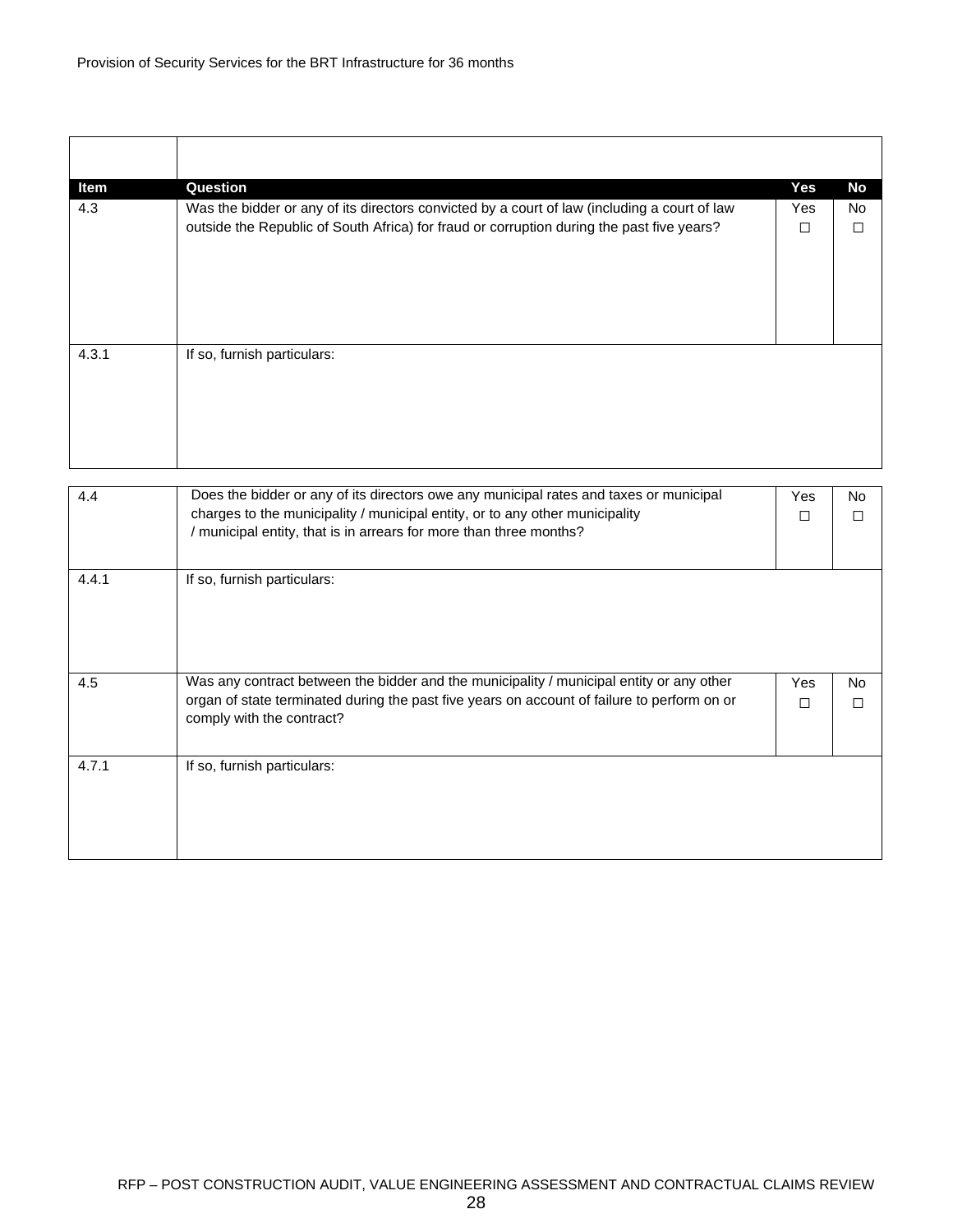Provision of Security Services for the BRT Infrastructure for 36 months

### **CERTIFICATION**

### **I, THE UNDERSIGNED (FULL NAME)**

…………………………………………………………………...……………………

**CERTIFY THAT THE INFORMATION FURNISHED ON THIS DECLARATION FORM IS TRUE AND CORRECT.**

**I ACCEPT THAT, IN ADDITION TO CANCELLATION OF A CONTRACT, ACTION MAY BE TAKEN AGAINST ME SHOULD THIS DECLARATION PROVE TO BE FALSE**

Signature **Position** 

…………………………………………………….. ……………………………………………………..……..

……………………………………………………. ………………………………….

Name of Bidder **Date**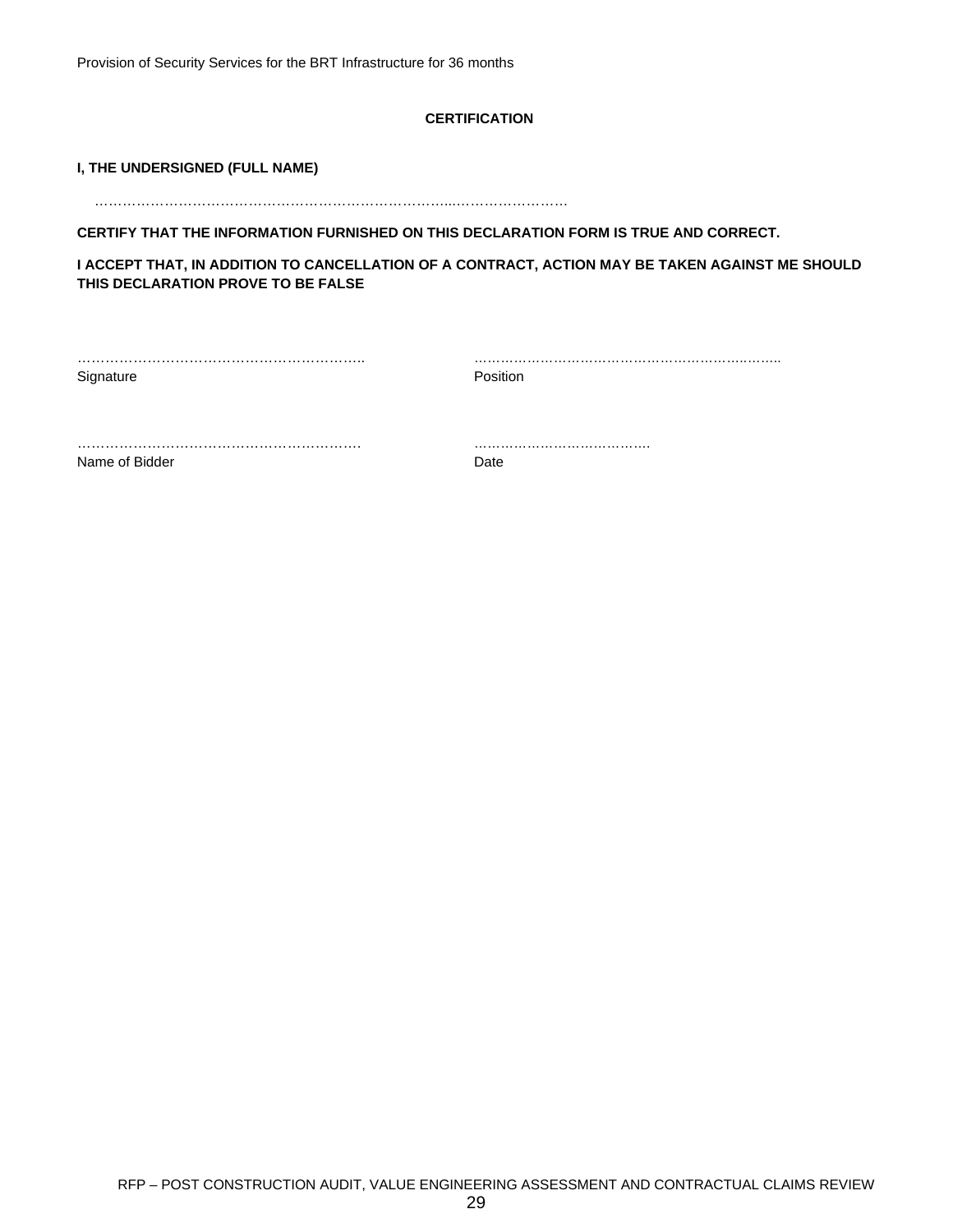# **ANNEXURE D : PARTICULARS OF CONTRACTS AWARDED BY AN ORGAN OF STATE\*\*\* DURING THE LAST 5 YEARS**

| <b>CLIENT</b> | <b>ACCOUNT</b><br><b>MANAGER</b> | <b>NATURE OF WORK</b> | <b>VALUE OF</b><br><b>WORK</b> | <b>YEAR</b><br><b>COMPLETED</b> |
|---------------|----------------------------------|-----------------------|--------------------------------|---------------------------------|
|               |                                  |                       |                                |                                 |
|               |                                  |                       |                                |                                 |
|               |                                  |                       |                                |                                 |
|               |                                  |                       |                                |                                 |
|               |                                  |                       |                                |                                 |
|               |                                  |                       |                                |                                 |
|               |                                  |                       |                                |                                 |
|               |                                  |                       |                                |                                 |
|               |                                  |                       |                                |                                 |
|               |                                  |                       |                                |                                 |
|               |                                  |                       |                                |                                 |
|               |                                  |                       |                                |                                 |
|               |                                  |                       |                                |                                 |
|               |                                  |                       |                                |                                 |
|               |                                  |                       |                                |                                 |
|               |                                  |                       |                                |                                 |
|               |                                  |                       |                                |                                 |

(In the event of insufficient space, kindly attach documentation)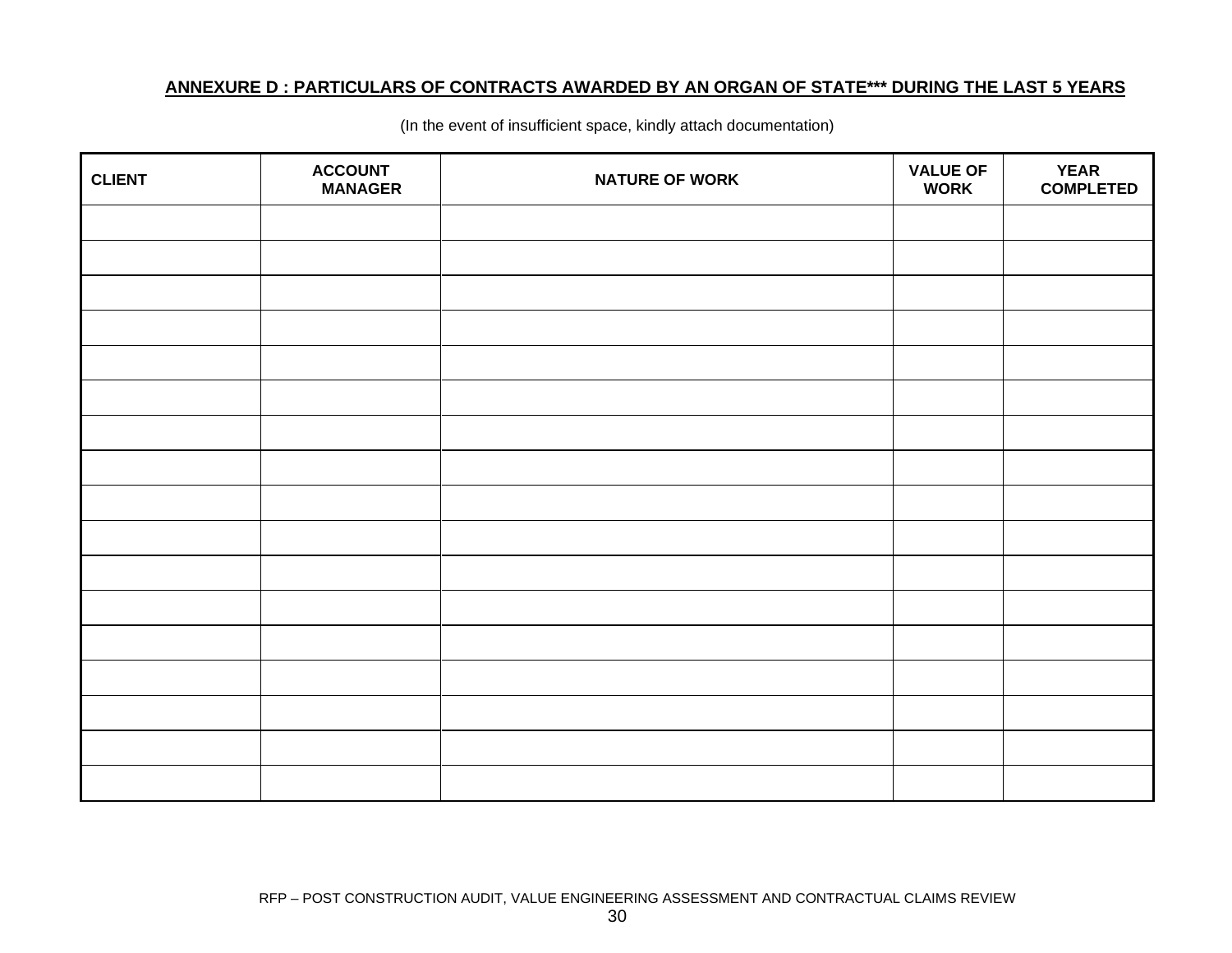# ANNEXURE D: PARTICULARS OF CONTRACTS AWARDED BY AN ORGAN OF STATE\*\*\* DURING THE LAST 5 YEARS cont.

| <b>CLIENT</b> | <b>ACCOUNT</b><br><b>MANAGER</b> | <b>NATURE OF WORK</b> | <b>VALUE OF</b><br><b>WORK</b> | <b>YEAR</b><br><b>COMPLETED</b> |
|---------------|----------------------------------|-----------------------|--------------------------------|---------------------------------|
|               |                                  |                       |                                |                                 |
|               |                                  |                       |                                |                                 |
|               |                                  |                       |                                |                                 |
|               |                                  |                       |                                |                                 |
|               |                                  |                       |                                |                                 |
|               |                                  |                       |                                |                                 |
|               |                                  |                       |                                |                                 |

**\*\*\* Organ of State means-**

- a) a national or provincial department:
- b) a municipality;
- c) a constitutional institution defined in the Public Finance Management Act, 1999 (Act No. 1 of 1999);
- d) Parliament;
- e) a provincial legislature;
- f) any other institution or category of institutions included in the definition of "organ of state" in section 239 of the Constitution and recognised by the Minister by notice in the *Government Gazette* as an institution or category of institutions to which this Act applies

| Signature                                                    | Position |
|--------------------------------------------------------------|----------|
| (of person authorised to sign on behalf of the organisation) |          |
|                                                              |          |

Name of Bidder **Date** 

……………………………………………………. ………………………………….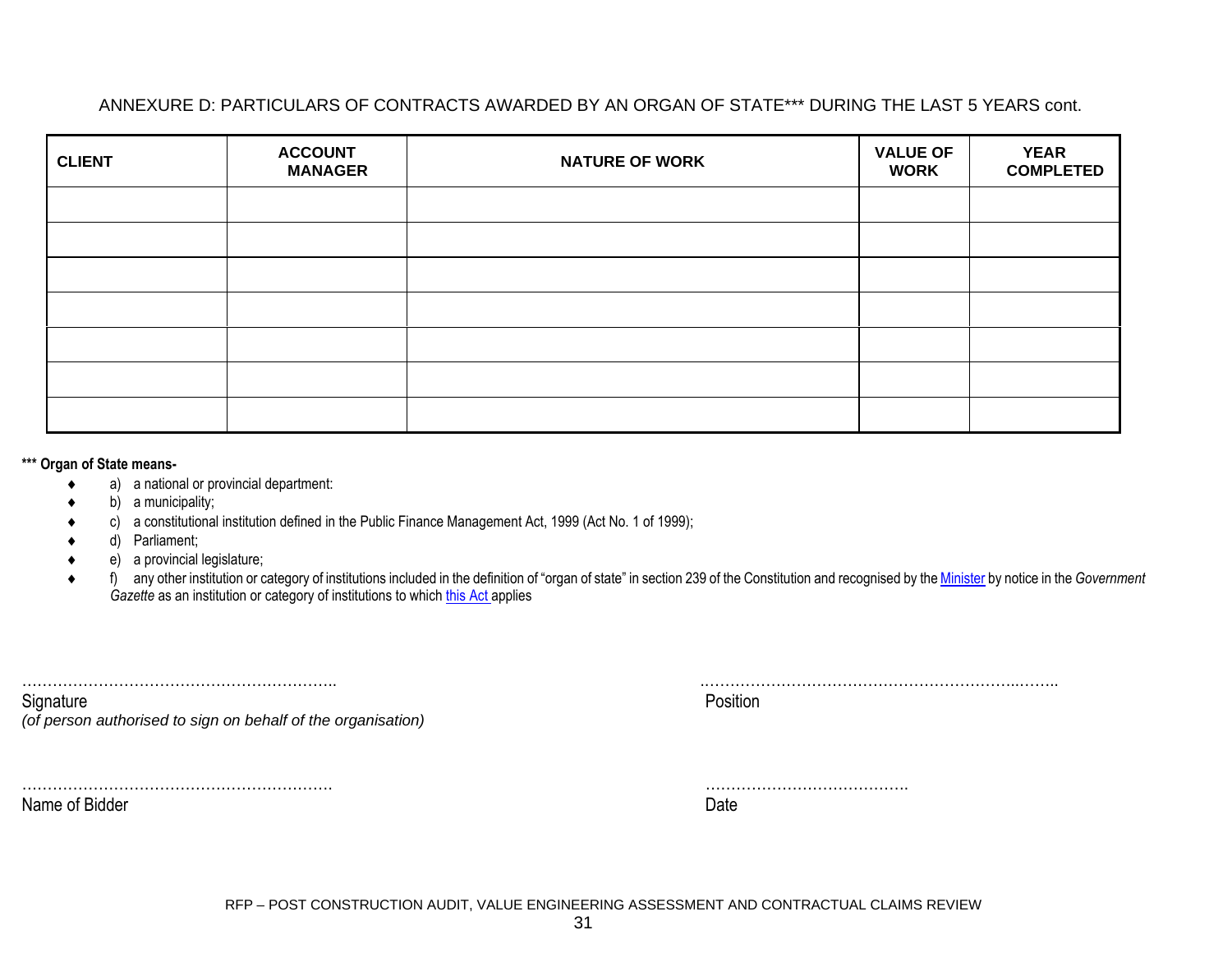### **ANNEXURE E : CERTIFICATE OF INDEPENDENT BID DETERMINATION**

I, the undersigned, in submitting the accompanying bid:

RFP - THE PROVISION OF AN INDEPENDENT POST - CONSTRUCTION AUDIT, VALUE ENGINEERING ASSESSMENT AND CONTRACTUAL CLAIMS REVIEW SERVICES FOR PUBLIC TRANSPORT NETWORK GRANT (PTNG), SELECTED INFRASTRUCTURE PROJECTS

in response to the invitation for the bid made by:

#### *Johannesburg Development Agency*

do hereby make the following statements that I certify to be true and complete in

every respect: I certify, on behalf of:

(Name of Bidder)

that:

- 1. I have read and I understand the contents of this Certificate;
- 2. I understand that the accompanying bid will be disqualified if this Certificate is found not to be true and complete in every respect;
- 3. I am authorized by the bidder to sign this Certificate, and to submit the accompanying bid, on behalf of the bidder;
- 4. Each person whose signature appears on the accompanying bid has been authorized by the bidder to determine the terms of, and to sign, the bid, on behalf of the bidder;
- 5. For the purposes of this Certificate and the accompanying bid, I understand that the word "competitor" shall include any individual or organization, other than the bidder, whether or not affiliated with the bidder, who:
	- (a) has been requested to submit a bid in response to this bid invitation;
	- (b) could potentially submit a bid in response to this bid invitation, based on their qualifications, abilities or experience; and
	- (c) provides the same goods and services as the bidder and/or is in the same line of business as the bidder
- 6. The bidder has arrived at the accompanying bid independently from, and without consultation, communication, agreement or arrangement with any competitor. However communication between partners in a joint venture or consortium will not be construed as collusive bidding.
- 7. In particular, without limiting the generality of paragraph 6 above, there has been no consultation, communication, agreement or arrangement with any competitor regarding:
	- (a) prices;
	- (b) geographical area where product or service will be rendered (market allocation);
	- (c) methods, factors or formulas used to calculate prices;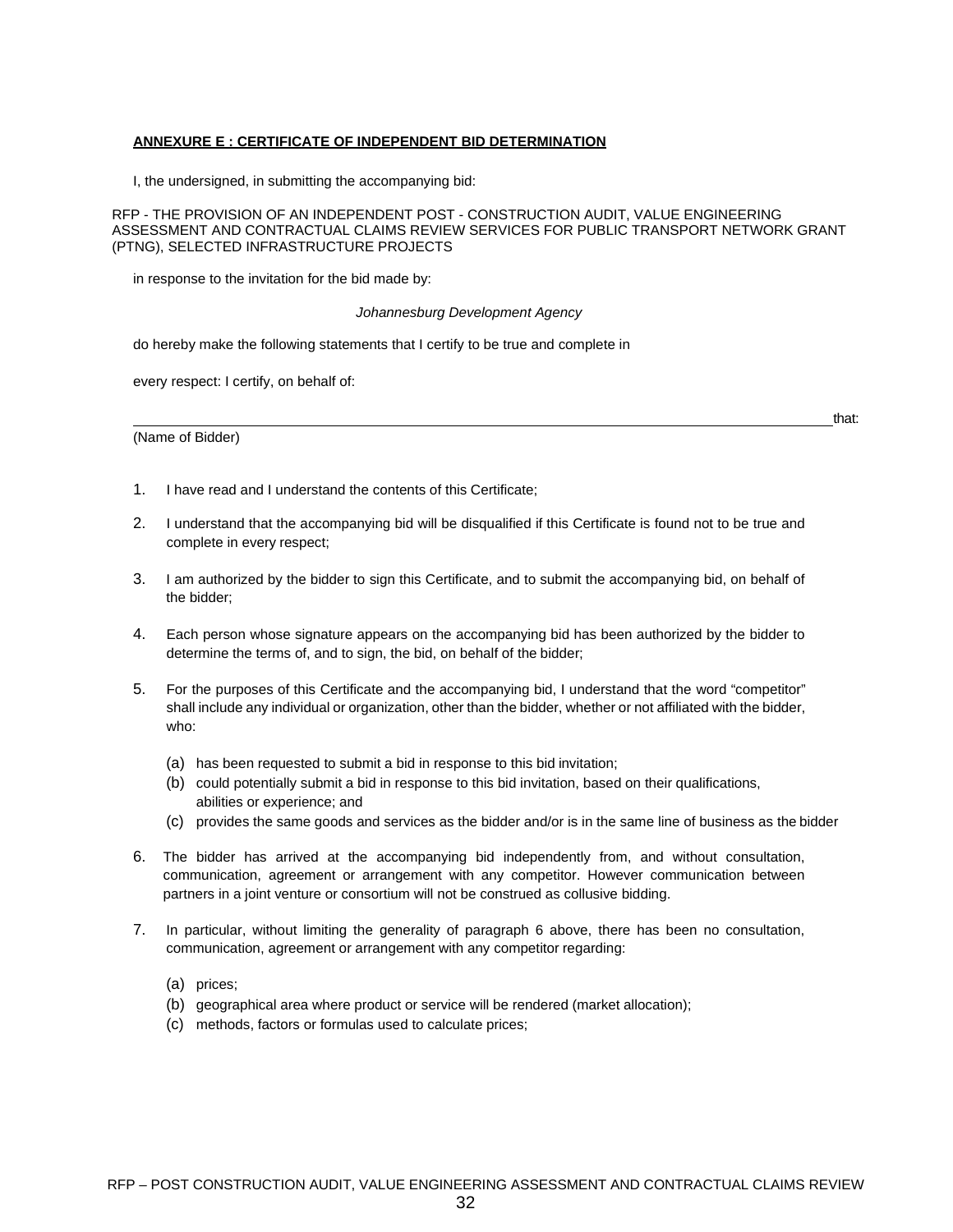- (d) the intention or decision to submit or not to submit a bid;
- (e) the submission of a bid which does not meet the specifications and conditions of the bid; or
- (f) bidding with the intention not to win the bid.
- 8. In addition, there have been no consultations, communications, agreements or arrangements with any competitor regarding the quality, quantity, specifications and conditions or delivery particulars of the products or services to which this bid invitation relates.
- 9. The terms of the accompanying bid have not been, and will not be, disclosed by the bidder, directly or indirectly, to any competitor, prior to the date and time of the official bid opening or of the awarding of the contract.
- 10. I am aware that, in addition and without prejudice to any other remedy provided to combat any restrictive practices related to bids and contracts, bids that are suspicious will be reported to the Competition Commission for investigation and possible imposition of administrative penalties in terms of section 59 of the Competition Act No. 89 of 1998 and or may be reported to the National Prosecuting Authority (NPA) for criminal investigation and or may be restricted from conducting business with the public sector for a period not exceeding ten (10) years in terms of the Prevention and Combating of Corrupt Activities Act No. 12 of 2004 or any other applicable legislation.

| Signature | Position |
|-----------|----------|

……………………………………………..…….. …………………………………..……

……………………………………………………. …………………………………. Bidders **Date**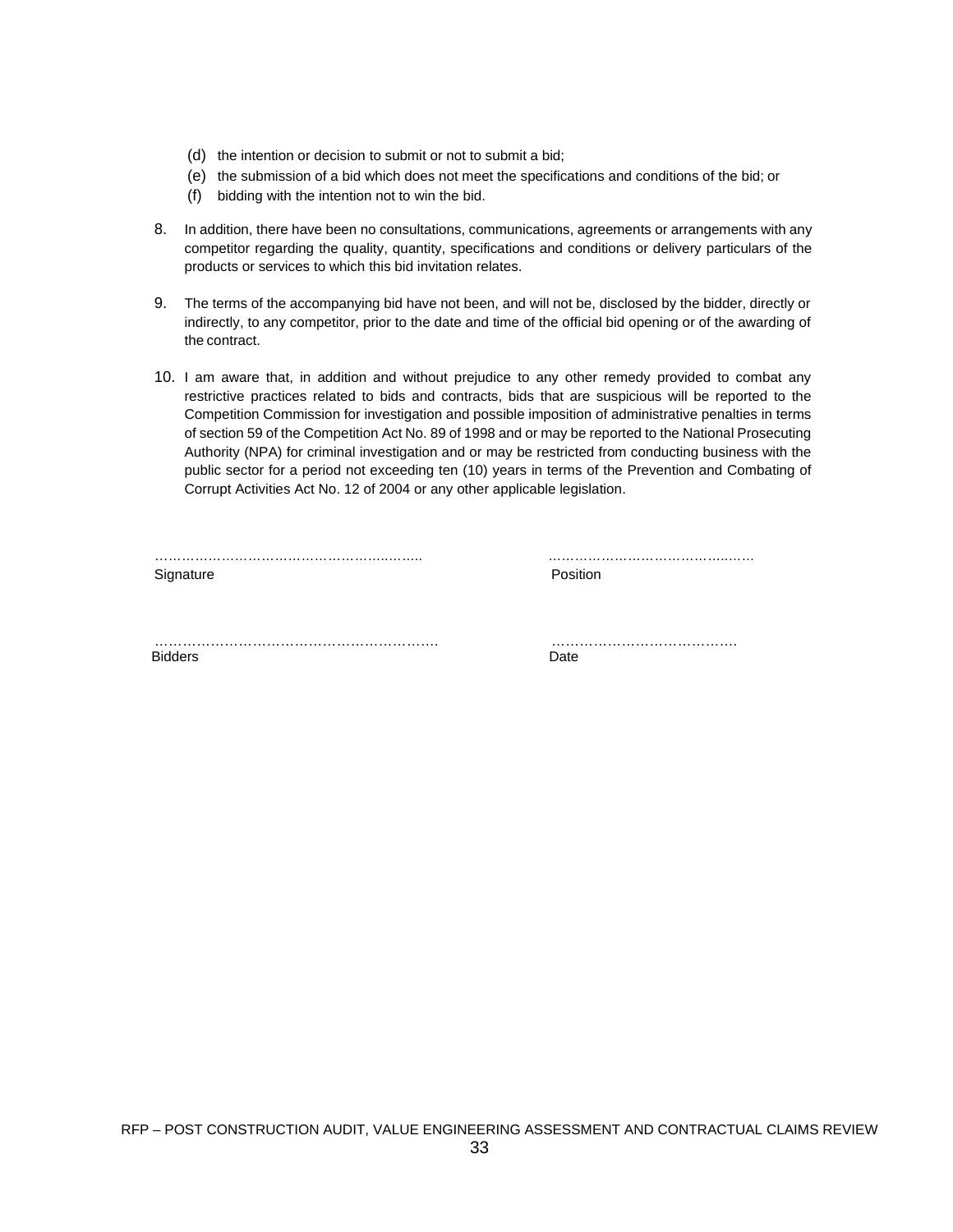# **ANNEXURE F: DECLARATION ON STATE OF MUNICIPAL ACCOUNTS**

# A Any bid will be rejected if: Any municipal rates and taxes or municipal service charges owed by the bidder or any of the directors to the municipality or a municipal entity, or to any other municipality or municipal entity, are in arrears for more than three months. B Bid Information i. Name of bidder: ……………………………………………………………………………………..…. ii. Registration Number: ………………………………………………………………………………….…… iii. Municipality where business is situated …………………………………………………………………………………………… iv. Municipal account number for rates: …………………………………………………………………..…. v. Municipal account number for water and electricity: ……………………………………………….…… vi. Names of all directors, their ID numbers and municipal account number.  $1\,$ 2. ……………………………………………………………………………………………………………. 3. ……………………………………………………………………………………………………………. 4. ……………………………………………………………………………………………………………. 5. ……………………………………………………………………………………………………………. 6. ……………………………………………………………………………………………………………. 7. ……………………………………………………………………………………………………………. C Documents to be attached. i. A copy of municipal account mentioned in B (iv) & (v) (Not older than 3 months) ii. A copy of municipal accounts of all directors mentioned in B(vi) (Not older than 3 months) iii. Proof of directors I/We declare that the abovementioned information is true and correct and that the following documents are attached to this form: ……………………………………………………………………………………………………………………… ………………………………………………………………………………………………………………………..

Signature Date **Date**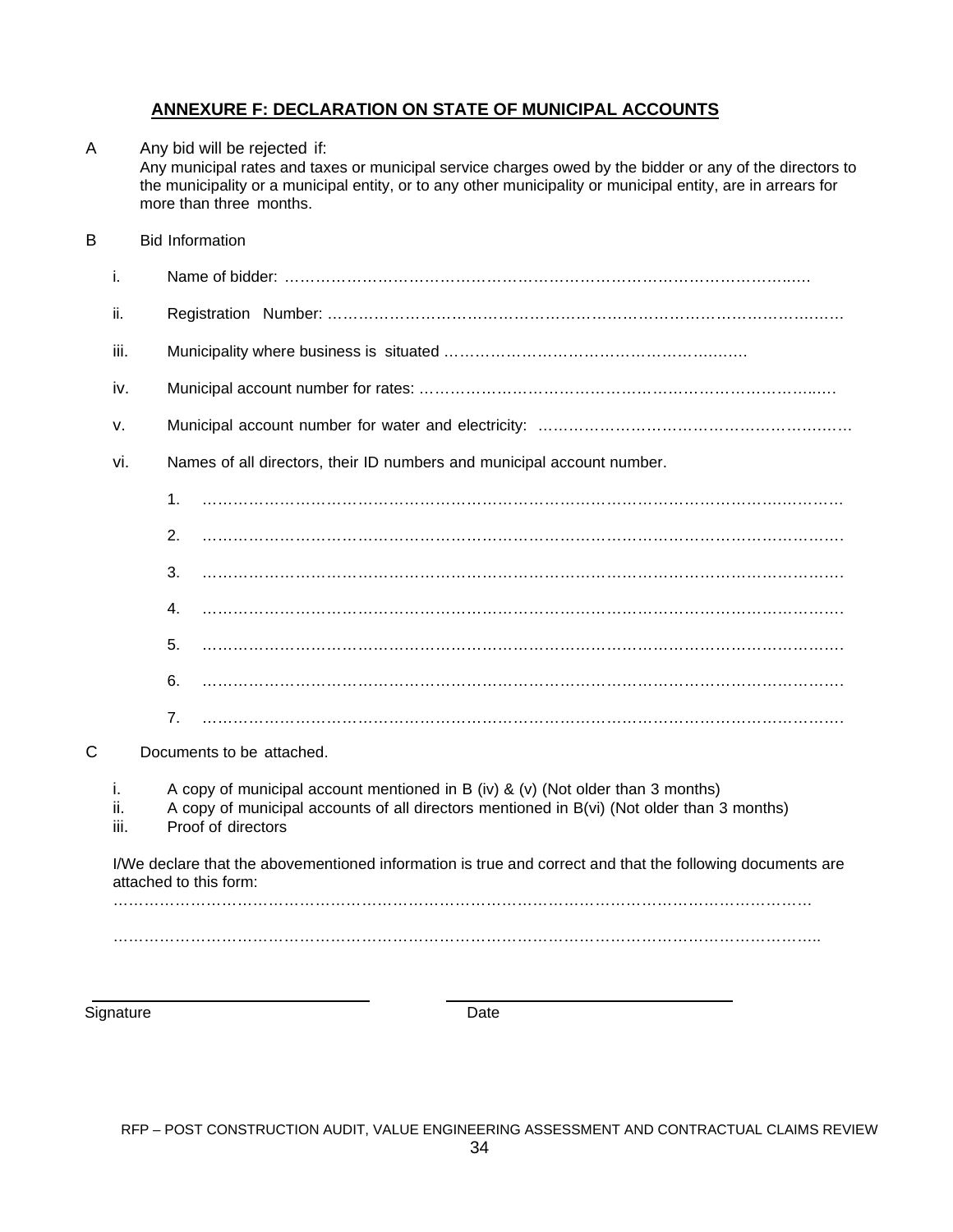# **ANNEXURE G: SCHEDULE OF COMPLETED CONTRACTS**

The tenderer shall list below a **maximum of 5 projects completed in the past 5 years of a similar nature** to this project i.e., Mediation/Arbitration/adjudications of Contractual Claims and Value Engineering, Value Engineering, Financial Audit Assessment over and above normal scope of services

| <b>CLIENT</b> Company name and contact person's<br>name, tel, cell & e-mail address | <b>PROJECT</b><br>Name and description | <b>SERVICE RENDERED</b> | <b>PROJECT</b><br><b>VALUE</b> | <b>COMPLETION</b><br><b>DATE</b> |
|-------------------------------------------------------------------------------------|----------------------------------------|-------------------------|--------------------------------|----------------------------------|
|                                                                                     |                                        |                         |                                |                                  |
|                                                                                     |                                        |                         |                                |                                  |
|                                                                                     |                                        |                         |                                |                                  |
|                                                                                     |                                        |                         |                                |                                  |
|                                                                                     |                                        |                         |                                |                                  |
|                                                                                     |                                        |                         |                                |                                  |
|                                                                                     |                                        |                         |                                |                                  |
|                                                                                     |                                        |                         |                                |                                  |
|                                                                                     |                                        |                         |                                |                                  |
|                                                                                     |                                        |                         |                                |                                  |

**NOTE: Contactable references for the above listed projects must be provided. Said references MUST be on the client's letter head or on a document stamped and signed by client and must confirm the name of the project, description of the project, description of the service rendered, the value of the project, the completion date, and it must rate the service rendered.**

Signature **Position** 

…………………………………………………….. ……………………………………………………..……..

……………………………………………………. …………………………………. Name of Bidder **Date**